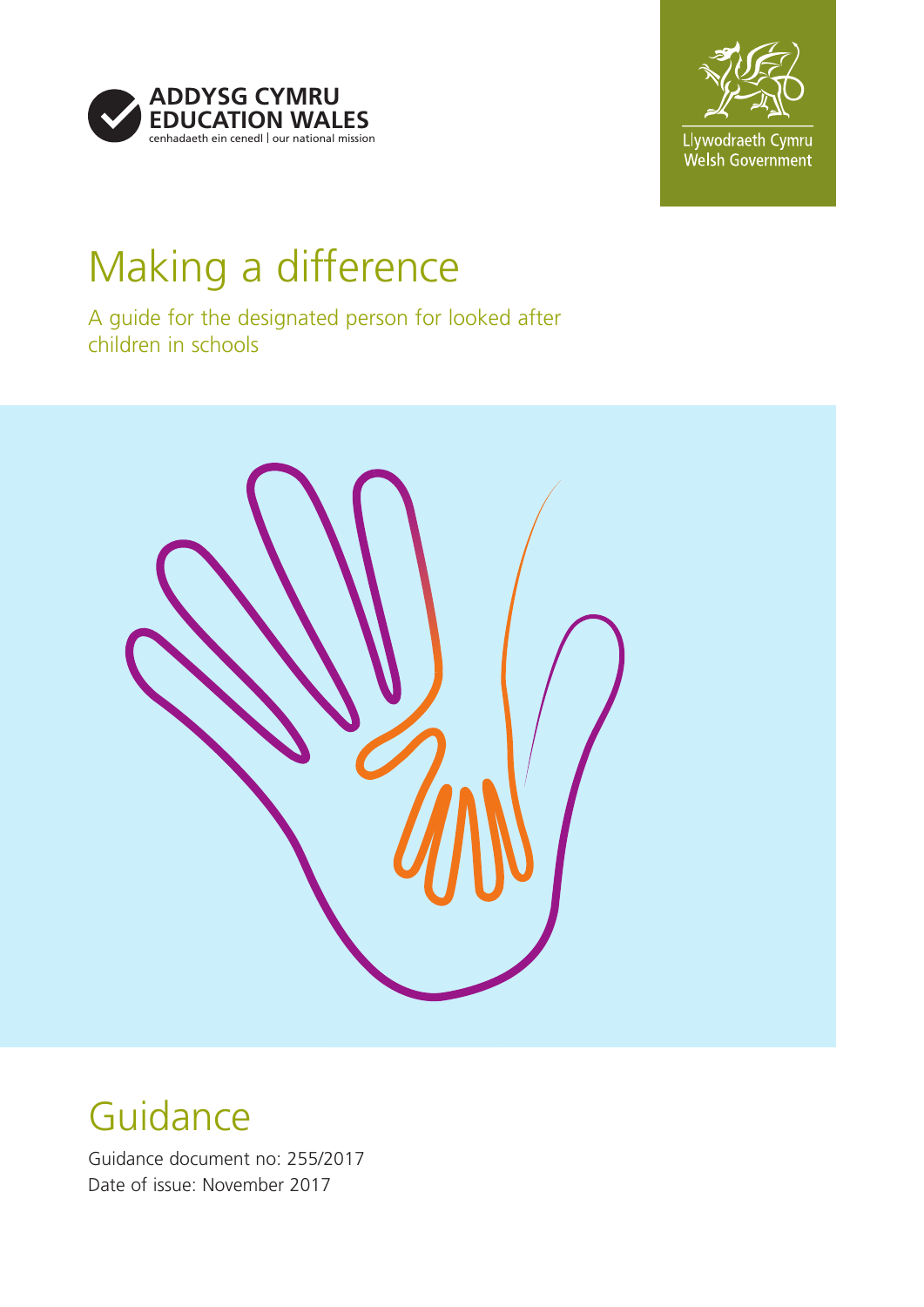# Making a difference

#### **Audience**

Local authorities; headteachers and governing bodies of maintained schools; headteachers and governing bodies of voluntary aided and foundation schools; teachers in charge of pupil referral units; church diocesan authorities; proprietors of independent schools; further education institutions; school staff unions; Governors Wales; Careers Wales; higher education authorities; directors of social services; heads of children's services and social workers. This guidance should also be read by staff within those organisations with responsibility for looked after children, care leavers, fostering and adoption and third sector organisations whose work helps support children.

#### **Overview**

This document sets out the roles and responsibilities of the designated person for looked after children in schools and the key personnel in place to support that function. It has been produced by the Welsh Government in partnership with the looked after children in education National Strategic Group. The group comprises of external stakeholders who have been instrumental in helping to drive forward our collective work programme.

## **Action required**

This guide is a practical resource designed to assist the designated person for looked after children in schools to undertake that function.

#### **Further information**

Enquiries about this document should be directed to: Supporting Achievement and Safeguarding Team Support for Learners The Education Directorate Welsh Government Cathays Park Cardiff CF10 3NQ Tel: 03000 253344 e-mail: LACstrategy@gov.wales

## **Additional copies**

This document can be accessed from the Welsh Government's website at [gov.wales/educationandskills](http://gov.wales/educationandskills)

#### **Related documents**

See Annex.

Mae'r ddogfen yma hefyd ar gael yn Gymraeg. This document is also available in Welsh.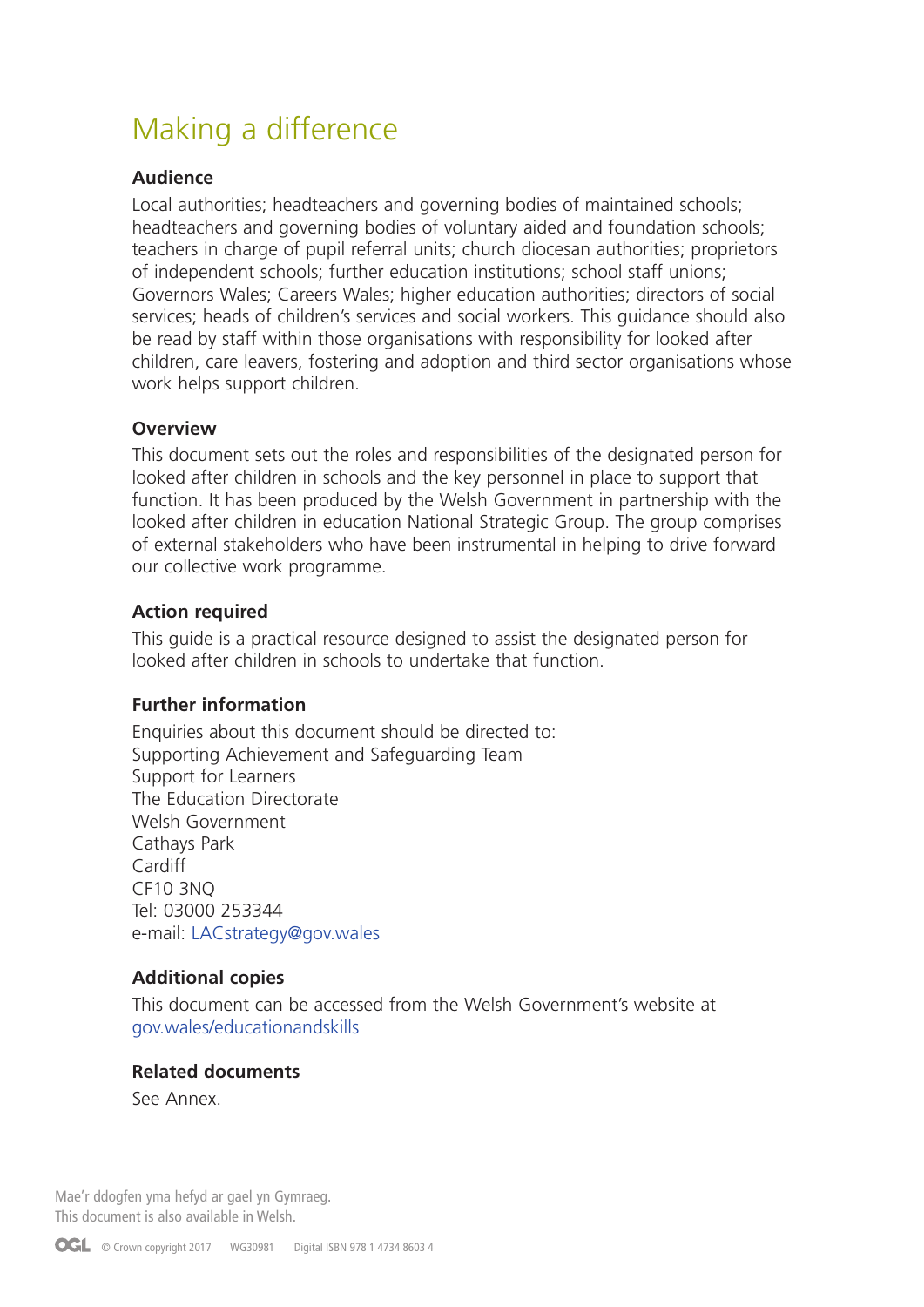# **Contents**

| <b>Introduction</b>                                                            | $\boldsymbol{2}$ |
|--------------------------------------------------------------------------------|------------------|
| Responsibilities of key professionals                                          | $\overline{4}$   |
| The role of the designated person                                              | 6                |
| Pupil Development Grant (PDG): looked-after children                           | 15               |
| The PEP and the care and support plan                                          | 15               |
| The PEP and the pathway plan                                                   | 16               |
| Transition for pre-school looked-after children into compulsory education      | 17               |
| Designated person's role in preparing transition primary – secondary education | 17               |
| Neath Port Talbot Looked-After Children Education Service (LACES) transition   |                  |
| intervention                                                                   | 17               |
| Post-16 education                                                              | 17               |
| Links to existing guidance                                                     | 20               |
| PDG to support the educational attainment of looked-after children             | 20               |
| Other tips for the designated person                                           | 22               |
| Good practice case studies                                                     | 22               |
| Training available                                                             | 23               |
| Developing good practice: checklist of questions                               | 23               |
| <b>Useful contacts</b>                                                         | 24               |
| <b>Annex: Related documents</b>                                                | 25               |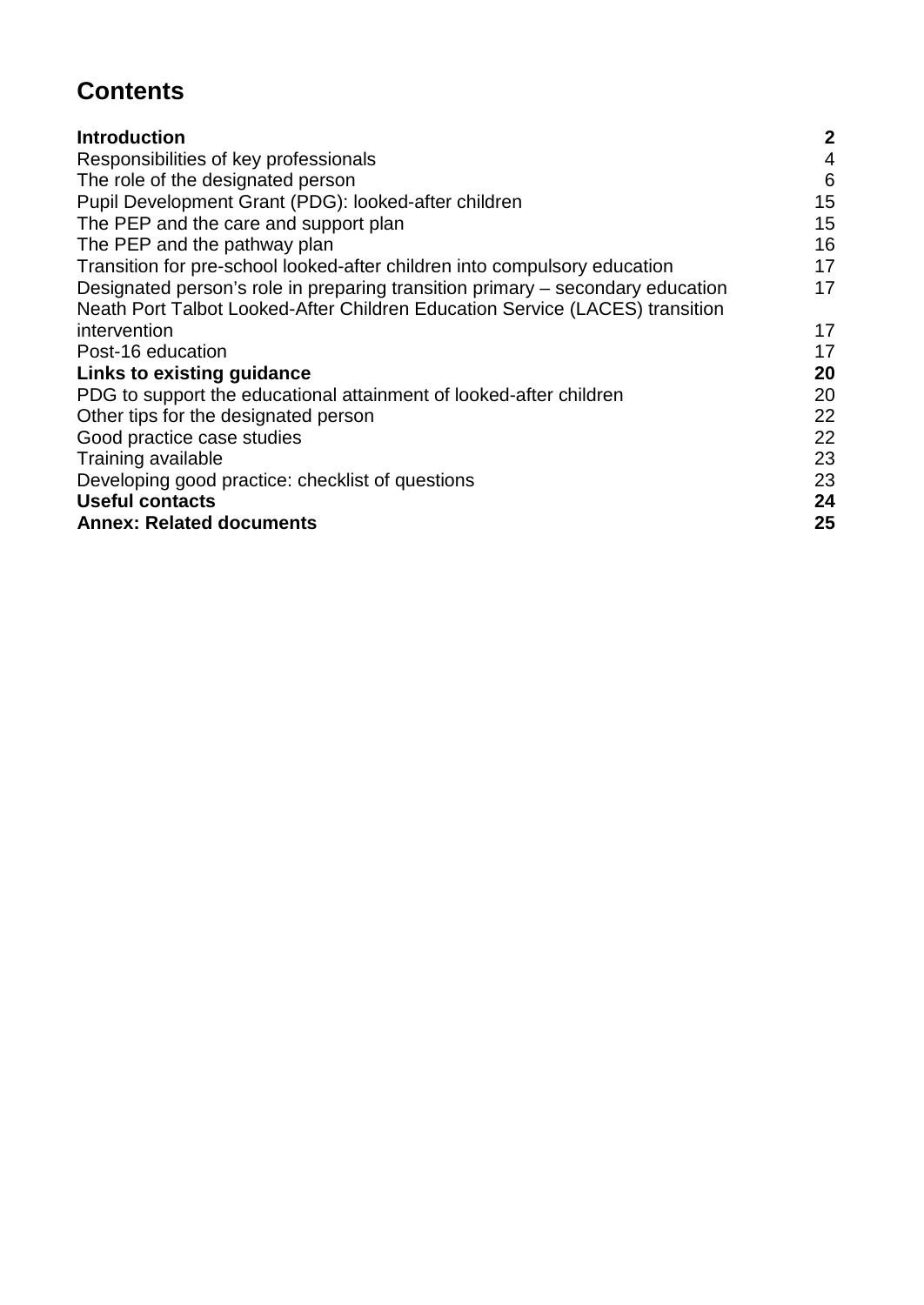# <span id="page-3-0"></span>**Introduction**

The Welsh Government has a national mission to ensure that all our children and young people have an equal opportunity to reach the highest standards. Underpinning this is a belief that someone's ability to benefit from education should not be determined by their personal circumstances and a drive to reduce inequalities and remove barriers to education. Inclusivity is at the heart of our agenda and funding to schools is in place to support all learners to ensure they are not disadvantaged.

We recognise that [educational outcomes](http://gov.wales/docs/statistics/2017/170308-wales-children-need-census-2016-en.pdf)<sup>[1](#page-3-1)</sup> for looked after children<sup>[2](#page-3-2)</sup> rarely compare favourably with other children and young people. We know that many of these learners will have suffered disrupted learning and may have missed extended periods of school. The gaps in their learning – and in many cases the emotional impact of their experiences – are likely to have become significant barriers to their progress. The complexity of this fragmented experience needs careful assessment and planning.

To help address this, we published our looked after children in education plan – *[Raising the](http://gov.wales/topics/educationandskills/schoolshome/deprivation/educational-attainment-of-looked-after-children/?lang=en)  [ambitions and educational attainment of children who are looked after in Wales](http://gov.wales/topics/educationandskills/schoolshome/deprivation/educational-attainment-of-looked-after-children/?lang=en) [3](#page-3-3) –* in January 2016.

This plan included an action (no.3) for the Welsh Government to:

*Develop and publish guidance on the roles and responsibilities of the designated lead member of staff in schools, and on governing bodies in supporting that function.*

In work undertaken with children and young people in the development of the plan through Voices From Care and CASCADE: Children's Social Care Research and Development Centre in particular, looked after and former looked after children have given us a clear message that more work needs to be done to help schools understand the barriers which impact on care experienced children and support them in delivering their responsibilities to looked after children.

Section 20 of the [Children and Young Persons Act 2008](http://www.legislation.gov.uk/ukpga/2008/23/section/20)<sup>[4](#page-3-4)</sup> states that the governing body of a maintained school must designate a member of staff ("the designated person") as having responsibility for promoting the educational achievement of children who are looked after in the school. This duty applies regardless of whether or not there are looked after children on the school roll, as schools need to be sufficiently prepared to respond quickly to the needs of looked after children who they may receive at very short notice.

Essentially, the designated person is responsible for ensuring the needs of looked after children are met within the school.

<span id="page-3-1"></span><sup>1</sup> <http://gov.wales/docs/statistics/2017/170308-wales-children-need-census-2016-en.pdf>

<span id="page-3-2"></span> $^{2}$  The definition of looked-after children (children in care) is found in the Children Act 1989. A child is looked after by a local authority if a court has granted a care order to place a child in care, or a council's children's services department has cared for the child for more than 24 hours. In the context of this guide the term 'Looked after children' refers to both children and young people in care.

<span id="page-3-3"></span><sup>3</sup> <http://gov.wales/topics/educationandskills/schoolshome/deprivation/educational-attainment-of-looked-after-children/?lang=en>

<span id="page-3-4"></span><sup>4</sup> <http://www.legislation.gov.uk/ukpga/2008/23/section/20>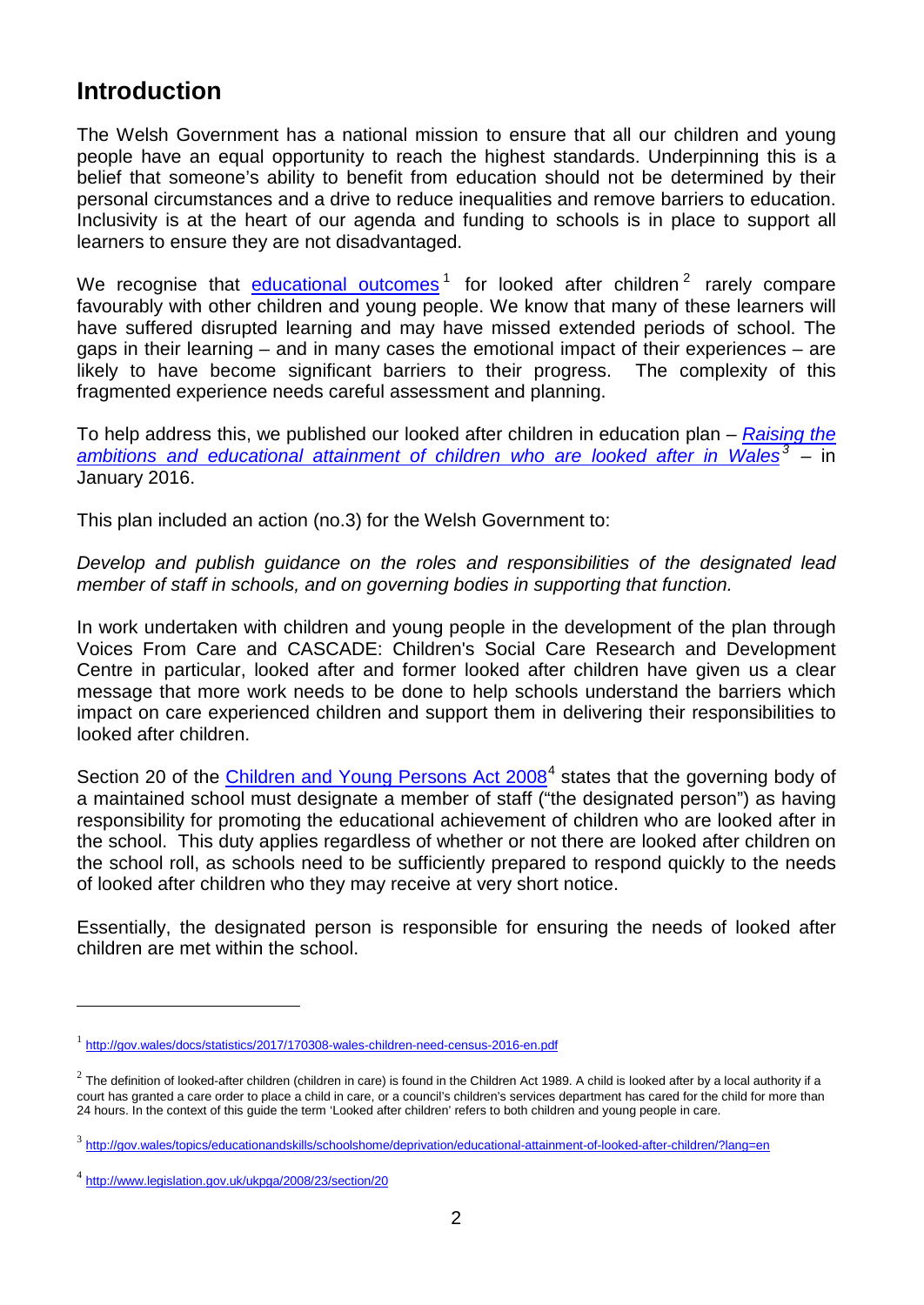This is statutory guidance issued by Welsh Ministers under subsection (4) of section 20. Governing bodies must have regard to this guidance when exercising their functions under section 20.

This guide focuses primarily on the designated person role in primary, secondary and special schools, but also covers the transition of looked after children and young people from pre-school to compulsory education and to further and higher education. The good practice contained in this guide also has relevance for post-16 education settings where there is a designated person for looked after children, young people and/or care leavers.

Section 20 of Children and Young Persons Act 2008 does not apply to pupil referral units (PRUs). There is no duty for the Management Committee in PRUs to designate a member of staff for looked after children however, we would encourage PRUs to follow the good practice contained in this guide.

This guide sets out the minimum standards the Welsh Government expects for the role of the designated person to ensure consistency of practice in maintained schools throughout Wales. It clarifies the responsibilities of the designated person, schools, local authorities and the governing body and aims to help strengthen the operational and reporting arrangements between these key roles. It highlights good practice throughout Wales, and provides examples of useful resources and key guidance documents.

We have also incorporated some of the good practice recommendations from the Children's Social Care Research and Development Centre – **CASCADE – [Cardiff University](http://sites.cardiff.ac.uk/cascade/looked-after-children-and-education/) [research](http://sites.cardiff.ac.uk/cascade/looked-after-children-and-education/)[5](#page-4-0)** in this guide.

<span id="page-4-0"></span><sup>5</sup> <http://sites.cardiff.ac.uk/cascade/research/research-projects/looked-after-children-and-education/>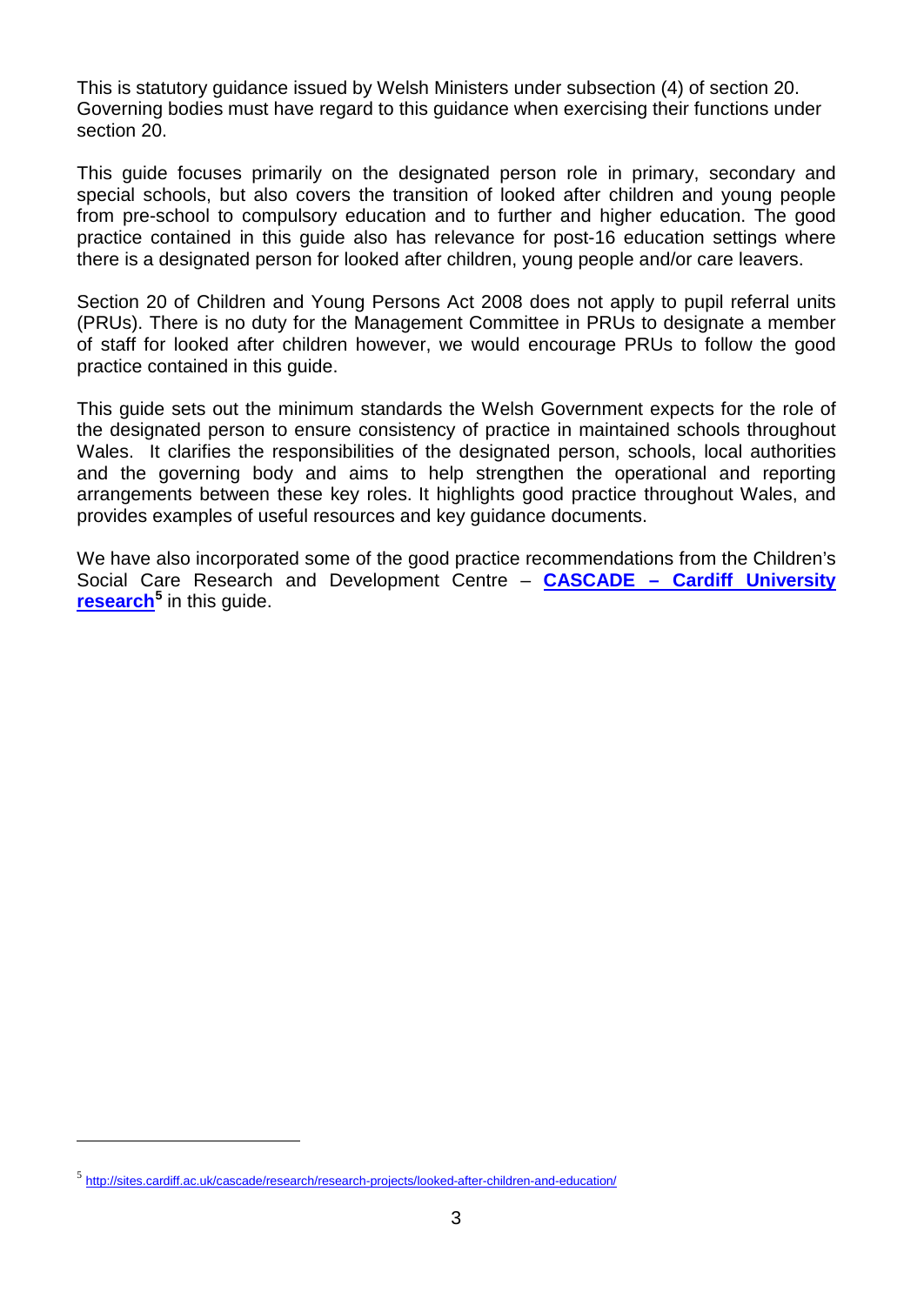# <span id="page-5-0"></span>**Responsibilities of key professionals**



This section outlines the key roles of professionals who work with looked after children and how they interrelate. We need to ensure these arrangements build on examples of good partnership working and the desire of all those involved in the lives of looked after children to improve the educational performance of these learners. It is essential that adequate support is in place to create an environment which supports effective collaboration and which impacts on improved outcomes.

Children and young people entering care become part of a series of complex systems and relationships. Given the complexity of agencies and professionals that support the lives of these children and young people, effective multi-agency working is crucial.

#### **Governing bodies**

Governing bodies must designate a member of staff in schools as having lead responsibility for promoting the educational achievement of children who are looked after. "Schools" include all maintained primary, secondary and special schools. For consistency, a designated person for looked after children in school should undertake the role for at least a full academic year before changes in personnel are considered.

Where looked after children are to be educated in an independent school or a nonmaintained special school, the placing authority should satisfy itself that the school has made appropriate arrangements supporting the needs of looked after children. Where children are to be educated in a children's home that is not eligible for registration as a school, there is no requirement for a designated person.

Some schools will not have any looked after children on roll. Given the particular needs of such children, all governing bodies should in any case designate a member of staff. The governing body must ensure that the designated person undertakes appropriate training,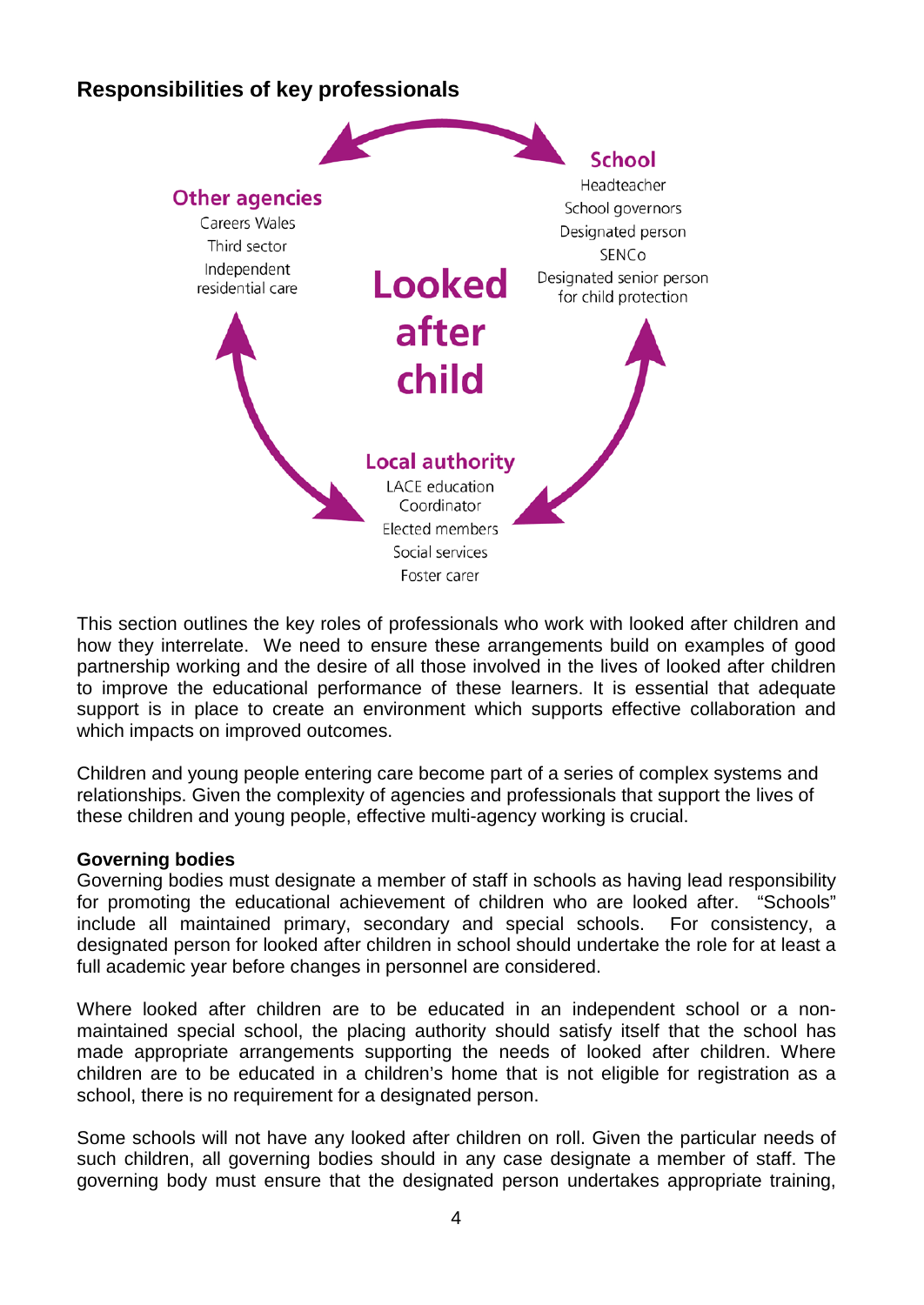which is generally provided by the local authority Looked After Children Education (LACE) Coordinator. Governing bodies should arrange training for a newly appointed designated person as soon as is reasonably practicable. This will enable the necessary support to be put in place immediately should a looked after child join the school.

Where a looked after child is on a school roll but receives education other than at school (EOTAS), it is the school's responsibility to ensure the safety of that child. Where a looked after child is not on roll and is accessing EOTAS provision, the onus lies with the local authority (as the corporate parent) to ensure the safety of that child.

**School policy for looked after children** – Governing bodies should, with the headteacher, establish the policy for looked after children for the school and regularly monitor the policy and its implementation in the school. The policy must comply with the requirement:

- to designate a member of staff with responsibility for promoting the educational achievement of children who are looked after in the school
- to ensure that the designated person undertakes appropriate training.

The policy should include as a minimum:

- arrangements which the school has in place for the admission of looked after children
- monitor attendance, assessment and achievement data of looked after children in the school on an individual or collective basis
- catch up arrangements when the gaps in the child's knowledge and education are identified
- encouragement with the child's engagement with after school clubs, the school council or additional revision sessions
- arrangements to access a safe haven or school based counselling if required
- arrangements to ensure Personal Education Plans (PEPs) are completed and the multi-agency review meetings can be attended
- application of exclusion as a sanction and the use of alternatives to fixed term exclusions (such as community service) or to a permanent exclusion (such as a managed move)
- arrangements for when a child leaves the school as a result of a placement move or at a natural leaving point
- reference to the policy and named designated person for looked after children in the school prospectus.

#### **Headteachers**

Although the governing body must appoint the designated person and notify their local authority LACE Coordinator, the headteacher needs to be instrumental in this process. The headteacher should work with the local authority to ensure that necessary training is provided to the named designated person and allow sufficient time for them to attend training - (as part of their continuing professional development (CPD)) - and statutory looked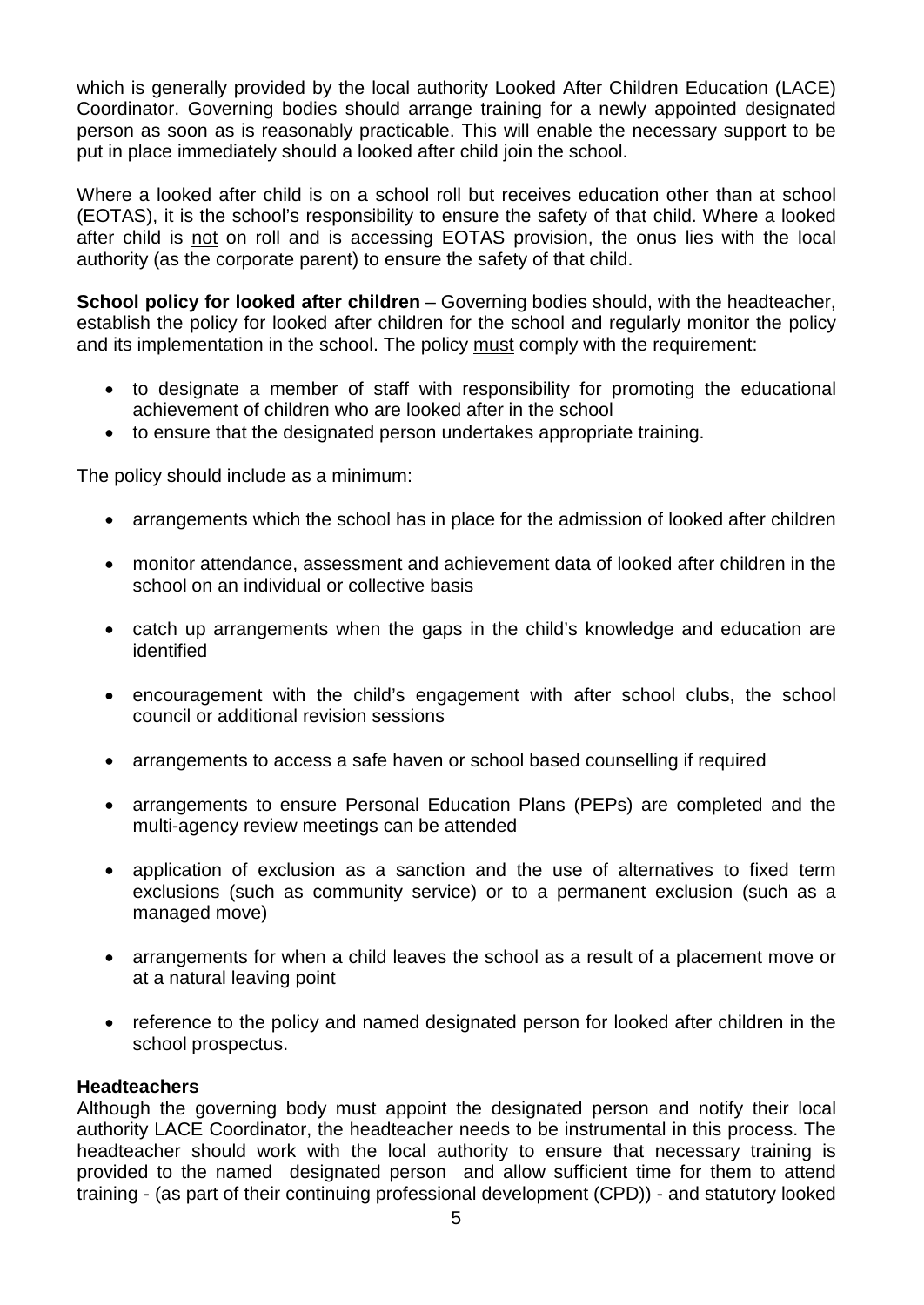after children review meetings. Headteachers are responsible for ensuring this is reflected in their school policy for looked after children.

#### **Important!**

-

The role of the designated person for looked after children should be afforded the same prominence in school as other key roles such as the Special Educational Needs Coordinator (SENCo) (also known as the Additional Learning Needs Coordinator (ALNCo)) and the designated senior person (DSP) for child protection.

## **Special Educational Needs Co-ordinator (SENCo) [6](#page-7-1)**

In maintained schools, SENCos play a key role in determining the school's SEN policy and provision, and have day to day responsibility for the operation of the policy and the coordination of provision made for individual children with SEN. They also provide related professional guidance to colleagues with the aim of securing high quality teaching for children with SEN. Given that a high proportion of looked after children have some sort of **SEN<sup>[7](#page-7-2)</sup>**, [SEN](http://gov.wales/docs/statistics/2017/170308-wales-children-need-census-2016-en.pdf)Cos will have a key role to play in their education.

**Designated senior person (DSP) for child protection** – each maintained school must identify a DSP who has lead responsibility for managing child protection issues and cases within the school. The DSP should know how to recognise and identify signs of abuse and neglect and know when it is appropriate to make a referral to relevant investigating agencies. Most children and young people enter care because they have been abused or neglected. These experiences can leave children and young people with complex emotional and mental health needs, which can increase their vulnerability to abuse and can sometimes result in risky behaviours. Close liaison with the DSP is essential to ensure that any safeguarding risks are clearly understood, recognised and acted on.

## <span id="page-7-0"></span>**The role of the designated person**

The designated person needs to have an understanding of the care system and the impact that being in care can have on a child's educational outcomes. Having undertaken appropriate training, the member of staff is expected to be able to effect change and be effective in problem solving exhibiting a genuine commitment to strive for improved outcomes of looked after children. A background in pastoral care is often a key requirement.

The role requires someone who is able to ensure that the school communicates effectively with other organisations such as the local authority (education and social services departments) as well as with the child/young person and their carers. It is imperative that communication between social services and education providers is timely and comprehensive to avoid delays in providing looked after children with effective support.

Where there is a considerable number of looked after children in a school, a headteacher may nominate a member of the leadership team to be designated by the governing body to undertake the role and coordinate an overview of the looked after children in the school. In

<span id="page-7-2"></span><span id="page-7-1"></span> $^6$  Under the ALN Bill (currently at stage 3 in the Assembly), SENCos are to be replaced with ALNCos who will carry out equivalent roles. <sup>7</sup> <http://gov.wales/docs/statistics/2017/170308-wales-children-need-census-2016-en.pdf>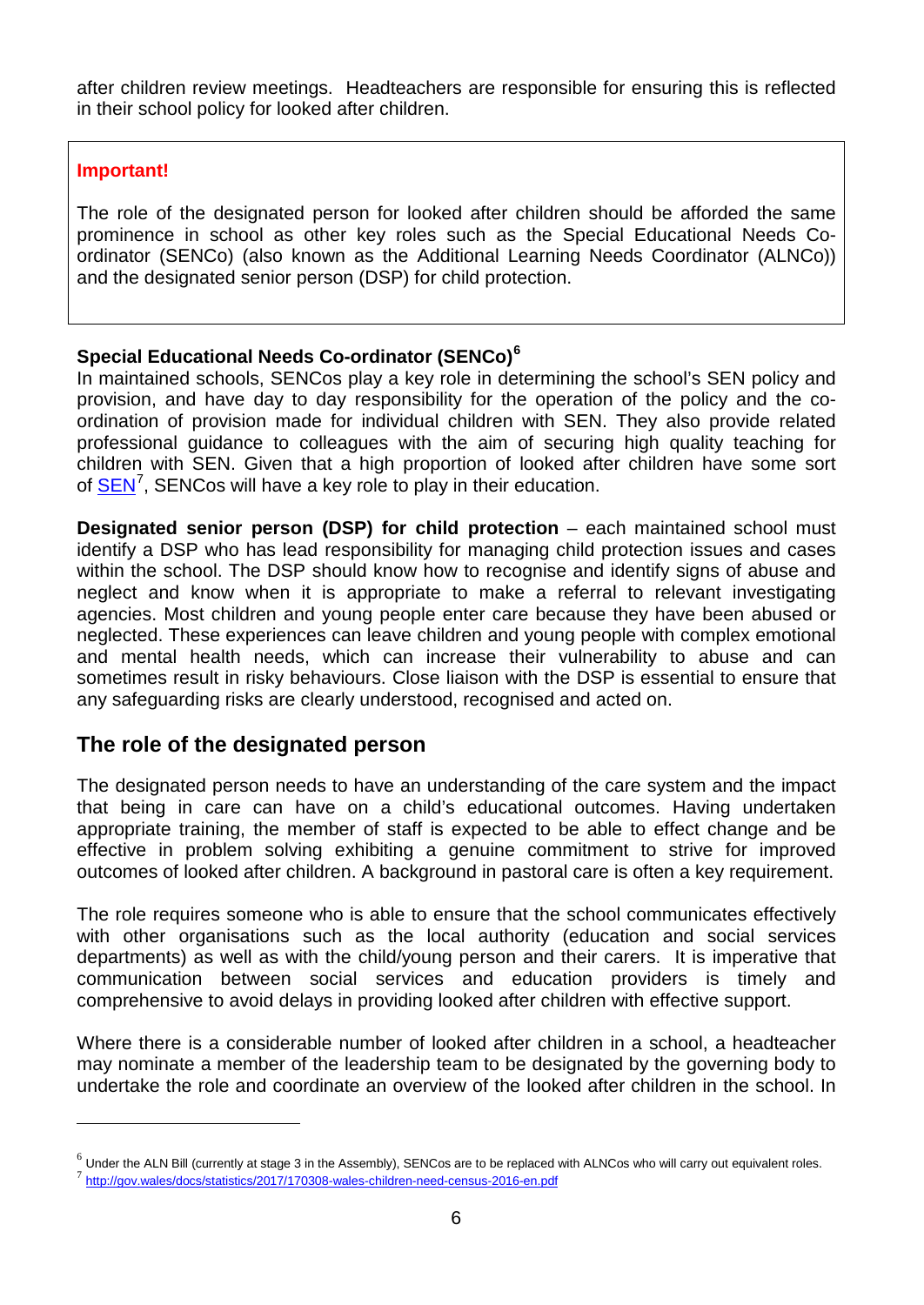this case, the role would involve liaising with others who are working on a daily basis with the children, for example with form tutors, heads of year, Education Welfare Officers (EWO), leaders of learning and inclusion officers. In doing so, they would need to ensure that all are aware of their responsibilities towards the children on aspects such as daily monitoring of attendance, progress checks, monitoring emotional well-being and the completion of PEPs.

Depending on the specific individual needs of the child it may be appropriate for the  $SENCo<sup>8</sup>$  $SENCo<sup>8</sup>$  $SENCo<sup>8</sup>$  or DSP for child protection to perform the function of the designated person for looked after children.

Having a designated person for looked after children does not diminish the responsibility of headteachers. The headteacher is the lead professional and leader of learning in the school, responsible for the quality of learning and teaching and for **all** learner achievement.

Given this broad responsibility, the governing body should consult with the headteacher in making the decision as to who will be the designated person. The governing body should be satisfied that the designated person prioritises education for the looked after child.

The decision on who should fulfil the designated person role should be based on a number of factors such as the existing management structures within the school, the size of the school and the number of looked after children and their specific needs, which may vary markedly. Consideration should be given to extending the duties of a member of staff currently undertaking a strategic, inclusion or pastoral role, as appropriate.

The designated person has a crucial role as a leader and a champion for looked after children. They need to be able to work with the school governing body to establish school policy and oversee its implementation. This means:

- promoting high aspirations for looked after children
- monitoring learning outcomes

<u>.</u>

- empowering school staff to contribute to the teaching and wider learning experiences of children in care
- undertaking discussions with the looked after child; and
- having empathy with the complexity of the lives of looked after children.

It is expected that the designated person for looked after children will ensure that:

- the school shares and supports high expectations for looked after children. The school should consider implementing projects that work on increasing aspirations and mentoring schemes (possibly by care experienced people) as a form of support for looked after children
- the well-being of looked after children is monitored effectively and their welfare needs addressed

<span id="page-8-0"></span> $8$  Under the ALN Bil (currently at stage 3 in the Assembly), SENCos are to be replaced with ALNCos who will carry out equivalent roles.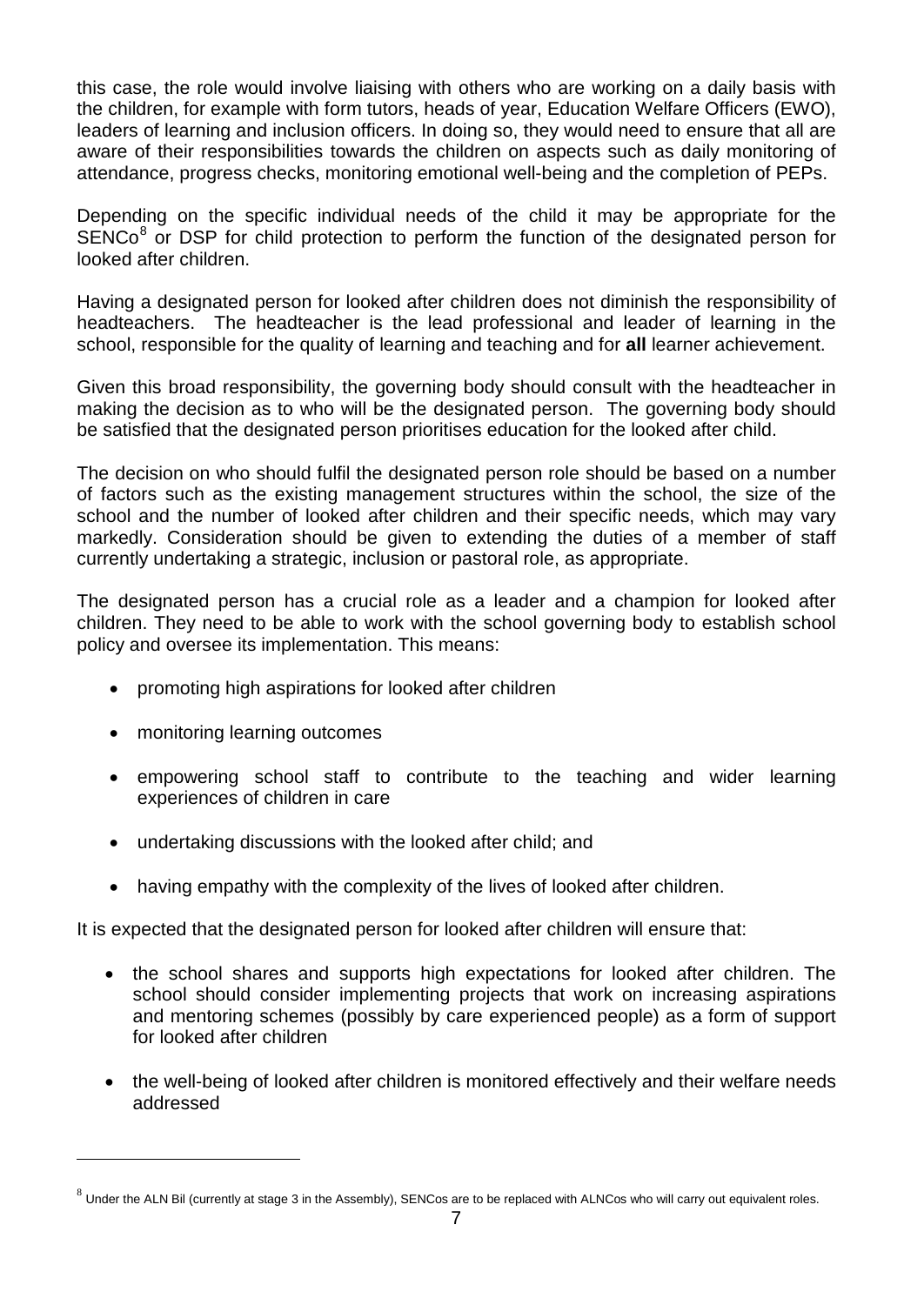- there is access to current and accurate information on the looked after children on roll. This should include social worker and carer details, also, information relating to persons with whom the child should not have contact
- a culture of positive collaboration is fostered and where communication difficulties arise with social workers or carers, contact is made with the LACE Coordinator
- education information is transferred promptly between agencies and individuals
- a looked after child's transition from nursery into school and from school into post-16 education (further/higher education) is coordinated smoothly with all partners concerned
- a home-school agreement is drawn up with the carer
- there is regular dialogue with the child to provide support in the school environment
- the child's educational needs are identified in consultation with his/her teacher(s) to address them by setting realistic challenges and academic targets
- a PEP is drawn up in partnership with the child, parent and/or relevant family member, carer, social worker and any other relevant person. The PEP must be available at the looked after children review meeting although it is considered best practice to conduct the PEP review separately from the overarching looked after children review
- PEPs and guidance are available from the LACE Coordinator
- sufficient time is allocated for the school to be represented at the looked after children review
- all meetings for looked after children (for reasons related to their care circumstances) should be held outside of lesson times. If this is not possible an appropriate room should be provided to ensure privacy for the meeting
- all meetings with looked after children only involve members of school staff who are absolutely critical to that meeting
- looked after children are not exposed to disputes over finances and responsibilities in meetings
- any issues arising that might threaten the school placement are addressed without delay. All steps should be taken to prevent exclusion, including the implementation of pastoral support, referral for behaviour support and involvement of the Education Welfare Service. Please see the [Neath Port Talbot CBC Pastoral Support](http://resources.hwb.wales.gov.uk/VTC/raise/swamwac/7527/7527-Pastoral-Support-Programme.pdf)  [Programme](http://resources.hwb.wales.gov.uk/VTC/raise/swamwac/7527/7527-Pastoral-Support-Programme.pdf) $9$  as a case study

<span id="page-9-0"></span><sup>&</sup>lt;sup>9</sup> <http://resources.hwb.wales.gov.uk/VTC/raise/swamwac/7527/7527-Pastoral-Support-Programme.pdf>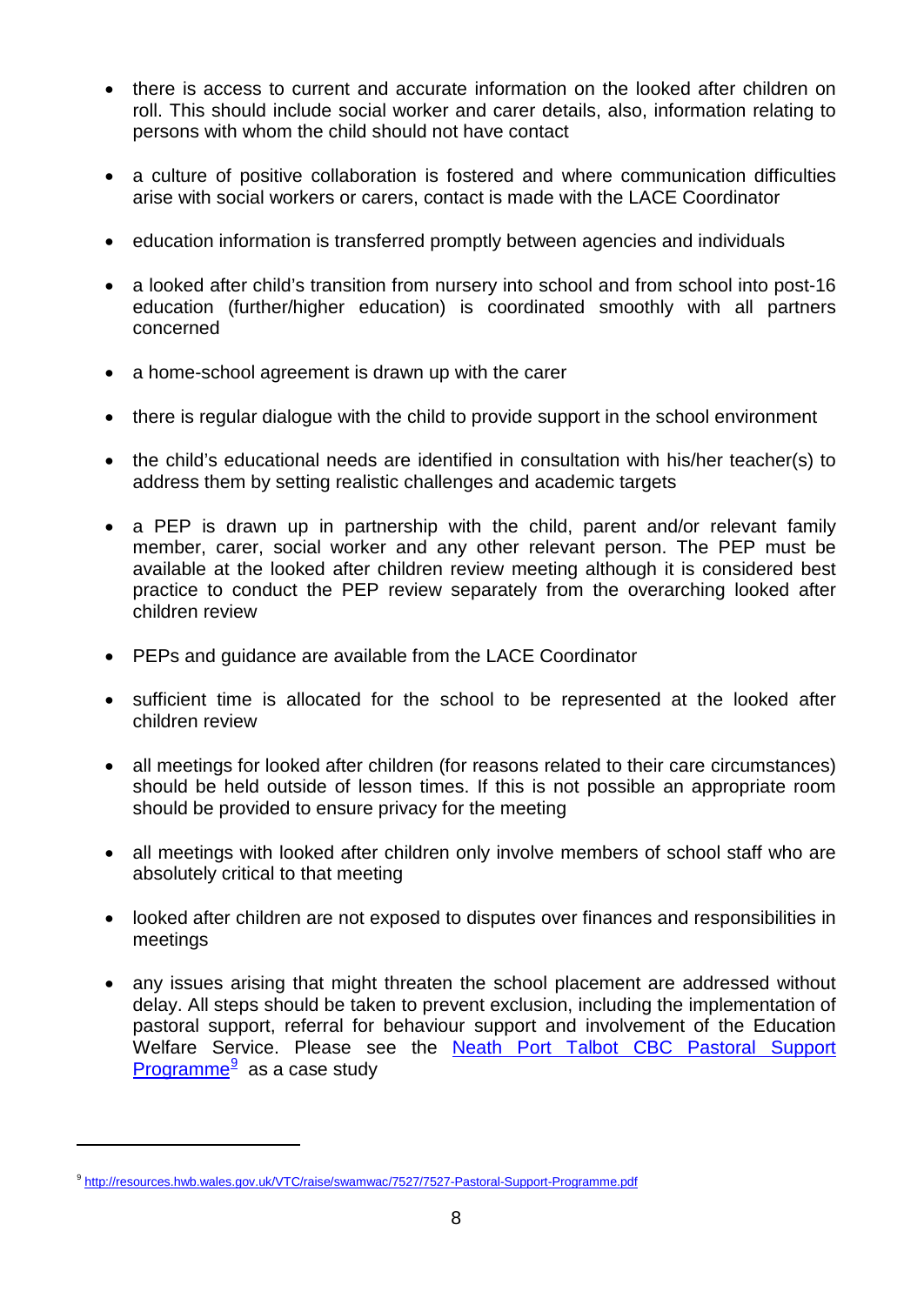- a looked after child being re-integrated to school receives the necessary support they need to ensure the process is successful
- regular liaison on issues, including poor attendance, takes place with the EWO
- looked after children with learning or behavioural difficulties are assessed to identify and provide for their support needs
- referrals are made to support services e.g. school based counselling service are made as appropriate
- working with the headteacher the educational progress of looked after children is reported to the governing body on a termly basis
- the register of the looked after children in school is up to date
- training is undertaken to carry out the full duties of the role effectively.

#### **Other key personnel beyond the school**

A range of professionals across a number of disciplines exist to support children who are looked after. These span all sectors, with a leading role for local authority social services and education services. To ensure the right outcomes are delivered, everybody needs to execute their function and responsibility for these children with the child at the centre of activity.

#### **The Looked-After Children in Education (LACE) Coordinator**

In discharging their duties under the Children Act 1989 and 2004 responsible authorities are required to designate a specialist practitioner (the LACE Coordinator) to coordinate the child's education plan and address the education needs of looked after children and care leavers in the local authority area. In addition the responsible authority must ensure that every child looked after by them has an effective and high quality PEP.

LACE Coordinators' exact roles are defined by individual local authorities and can vary throughout Wales.

They are there to make sure that looked after children get any additional support they need with education and are based within the social care or education departments of the local authority.

The LACE Coordinator should have the relevant skills and competencies to undertake their role. They should have a clear remit to establish and enforce joint procedures and protocols, provide information as appropriate to all involved in corporate parenting and to act as a champion for young people in public care.

As the designated local authority officer, the LACE Coordinator, as a minimum, is expected to perform the following roles:

• work towards the Welsh Government's objectives on the education of looked after children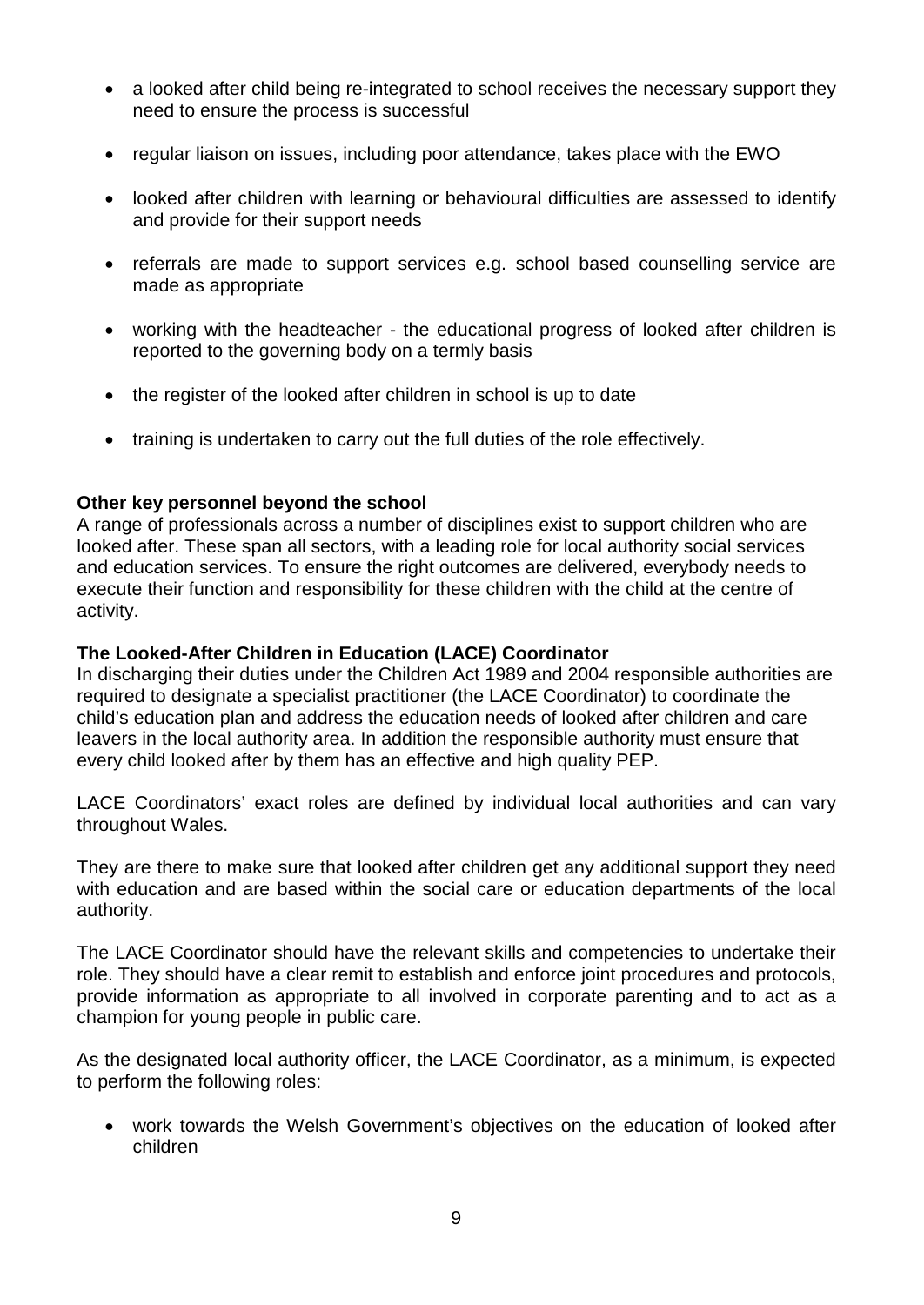- promote the education of **all** looked after children for whom the local authority is the corporate parent, whether placed in or out of the authority
- liaise with their counterparts across counties to effectively meet the needs of the looked after child when placement changes occur across counties
- monitor attendance, exclusion, progress, well-being and achievement data; collate and analyse performance information on an individual and collective basis. Use the calculation of 'value-added' data and 3 year rolling averages
- establish and maintain a list through the admissions process of looked after children who are placed in the authority by other local authorities
- liaise with the relevant lead person of the corporate parent local authority i.e. social worker, virtual headteacher (from English local authorities) or LACE Coordinators on educational provision and transitional arrangement as appropriate
- in conjunction with social workers, ensure that schools know which children are in care
- develop and promote a means of engaging looked after children and obtaining their views on educational provision. The individual needs, requirements and opinions of looked after children should be considered when places for them are made available on interventions and programmes
- act as a conduit between social services, schools and other education professionals on Special Educational Needs (SEN), admission arrangements, policy etc.
- liaise with Careers Wales, Youth Services, the Leaving Care Team and other relevant managers to ensure appropriate and timely support and access to universal entitlements
- provide support and challenge to local authorities relating to school admissions and exclusions
- working with schools, help minimise the impact of disruptive home circumstances on the looked after child's learning by arranging 'catch up' sessions, one-to-one support or other targeted support
- disseminate good practice including training for elected members, foster carers, social workers, school governors and the designated person for looked after children in schools
- ensure high quality PEPs/Individual Development Plans (IDPs)<sup>[10](#page-11-0)</sup> are in place for each child and provide guidance on their implementation
- submit robust budget proposals that enable the purchase and allocation of educational resources for looked after children as appropriate – in the case of the

<span id="page-11-0"></span> $10$  IDPs will replace the existing Statement of Special Educational Needs over a phased period and be used for learners from the age of 0 to 25.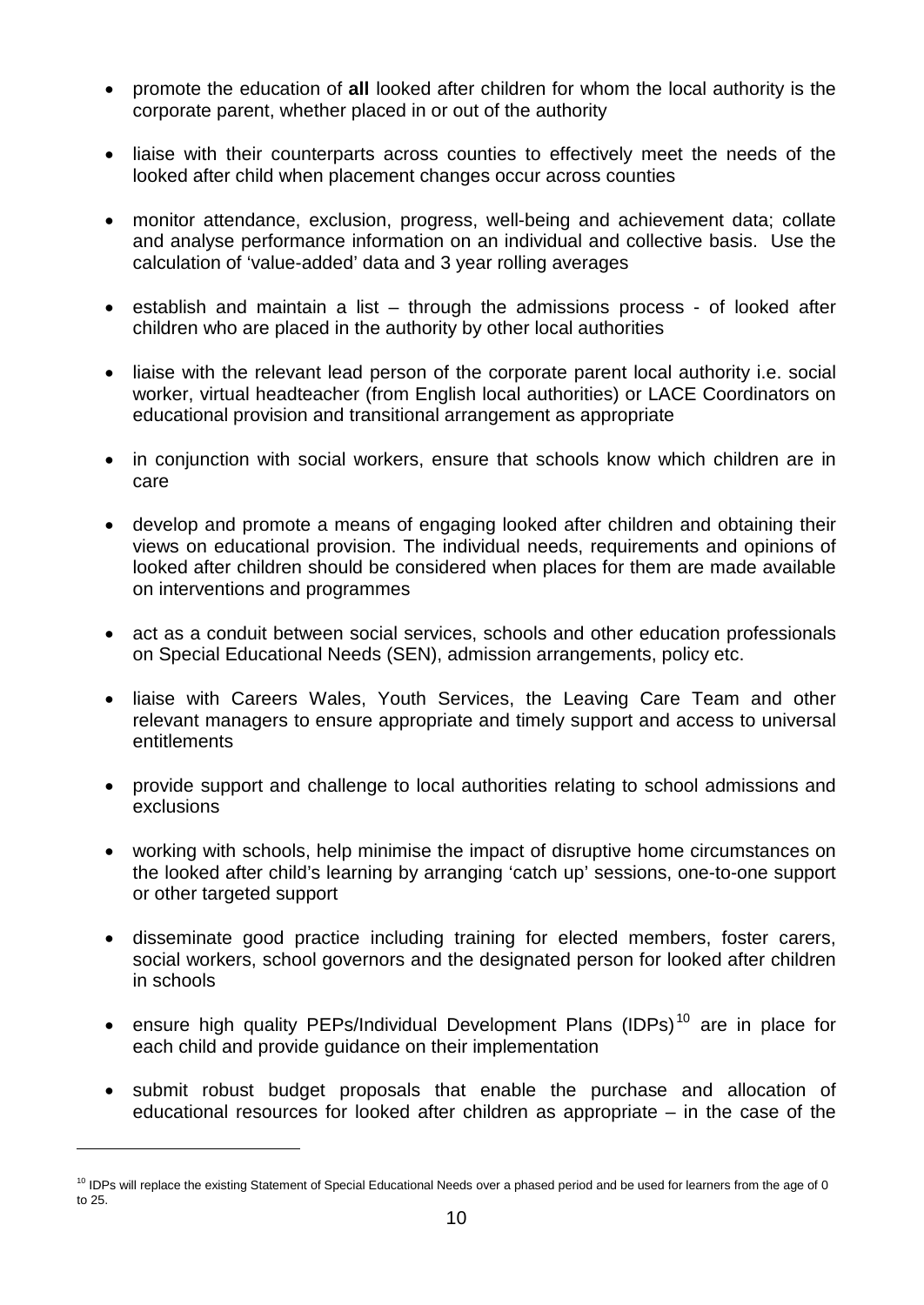Pupil Development Grant (PDG) for looked after children close working with consortia and individual schools is essential

- establish and maintain a list of designated persons for looked after children in each school in their authority and for schools attended by children placed out-of-authority
- attend looked after children reviews as appropriate
- contribute to strategies and operational plans to promote the engagement, attendance and achievement of looked after children and of vulnerable groups
- help deliver the local authority strategy and policy for looked after children in the consortia region
- report to corporate parenting panel / elected members / senior management team on the educational outcomes of looked after children against the local authority strategy
- work closely with the Engagement and Progression Coordinator (EPC) to ensure that looked after children who are at risk of disengagement are supported and have a planned transition to an appropriate post-16 setting.

#### **Engagement and Progression Coordinator (EPC)**

The Youth Engagement and Progression Framework (YEPF) has been developed to support those at risk of not making a positive transition when they leave school. The framework brings together key elements of effective practice to help deliver positive outcomes for young people and provides a systematic mechanism for local authorities to identify those in need of support, establish the support available, and to track progress of young people as they make the transition from compulsory education into further education, training or employment.

Each local authority has put in place an EPC, who plays a critical role in implementing the YEPF. They work closely with Careers Wales to provide the operational leadership needed to identify the level of risk of young people and the specific support needed to help them make a positive progression.

A looked after child may well flag up as at risk of disengaging as part of the local authority early identification system and in collaboration with other key partners appropriate support will then need to be put in place.

#### **Foster carers, carers and residential staff**

-

Foster carers, carers and residential staff should encourage and support each looked after child to meet the objectives and targets in their PEP (owned by the child and their carers) which relate to educational aspirations (academic and non-academic) and leisure interests which support the child to enjoy learning and to achieve their learning outcomes. In practical terms, this will include providing a home environment and appropriate equipment<sup>[11](#page-12-0)</sup> which enables a child to learn, study and do homework. They should also ensure the child attends school or the equivalent in accordance with the care plan. They should actively contribute to the child's PEP and care plans. The designated person should meet carers to complete a

<span id="page-12-0"></span> $11$  looked after children should have access to computers and to a wide range of reading materials. Foster carers should work with the school to ensure the right equipment is provided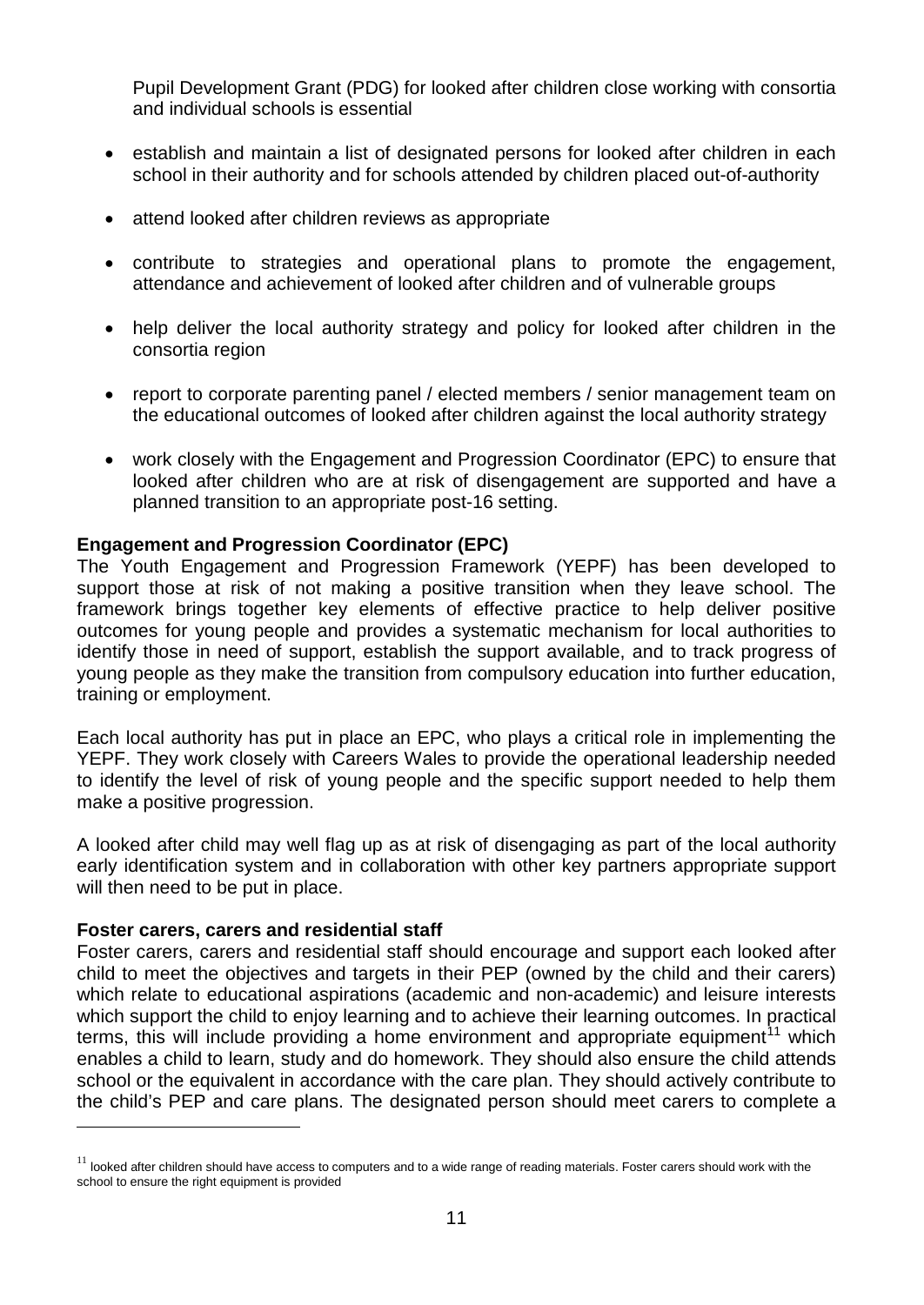PEP regularly (at least twice a year). If there is any update to the PEP this should be given to the carer.

In addition, they should ensure there is contact and communication with the child's parents and family in accordance with the agreed plans.

We recognise that there needs to be more focus on the importance of foster carers own experience of education with consideration given to providing opportunities for foster carers to gain additional educational qualifications. Training for foster carers should include explicit teaching on how to support children with their homework, providing dedicated time to undertake positive educational activities with children, as well as the importance of attending school meetings.

To help address this, [The Fostering Network](https://www.thefosteringnetwork.org.uk/advice-information/looking-after-fostered-child/education)<sup>[12](#page-13-0)</sup>, in partnership with the Welsh Government, has produced a useful foster carer's guide to education in Wales.

The [Vale of Glamorgan County Council](http://www.exchangewales.org/careandeducationcasestudies)<sup>[13](#page-13-1)</sup> has also delivered a successful education forum to engage carers with the education of the looked after children in their care.

#### **Fostering/family placement and residential service managers**

Fostering/family placement and residential service managers should ensure that their services support carers and staff in looking after children and in promoting their educational achievement. They should arrange for regular supervision of staff and compliance with legislation, procedures and guidance, including national foster care standards and codes of practice. They should contribute to developing and managing services to provide adequate choice of placement to meet the needs of looked after children within their authority.

#### **Social workers**

-

The social worker should take account of the child's educational needs<sup>[14](#page-13-2)</sup> and the availability of appropriate schools and services when making placement arrangements. Best practice is to initiate a PEP meeting with the school, looked after child, and LACE Co-ordinator. If possible, invite the Independent Reviewing Officer (IRO). This will precede the looked after children review, though this may not always be possible, it should be adopted as best practice.

The social worker should ensure that care plans and PEPs are made and reviewed in accordance with statutory timescales. Where this does not happen, the social worker should report this to the designated manager within the department.

When a looked after child is placed outside their home authority, the responsibility for the child still rests with the social worker from the home authority under the corporate parenting obligations. Decisions around remaining in the same school and commuting or moving to a new school as a result of placement moves should be discussed with the looked after child, their views taken into account, and decisions made on an individual case-by-case basis.

<span id="page-13-0"></span><sup>12</sup> <https://www.thefosteringnetwork.org.uk/advice-information/looking-after-fostered-child/education>

<span id="page-13-1"></span><sup>13</sup> <http://www.exchangewales.org/careandeducationcasestudies>

<span id="page-13-2"></span><sup>&</sup>lt;sup>14</sup>Training for educators, careers services **and** social workers should be considered in relation to countering the propensity for low attainment and career expectations for looked after children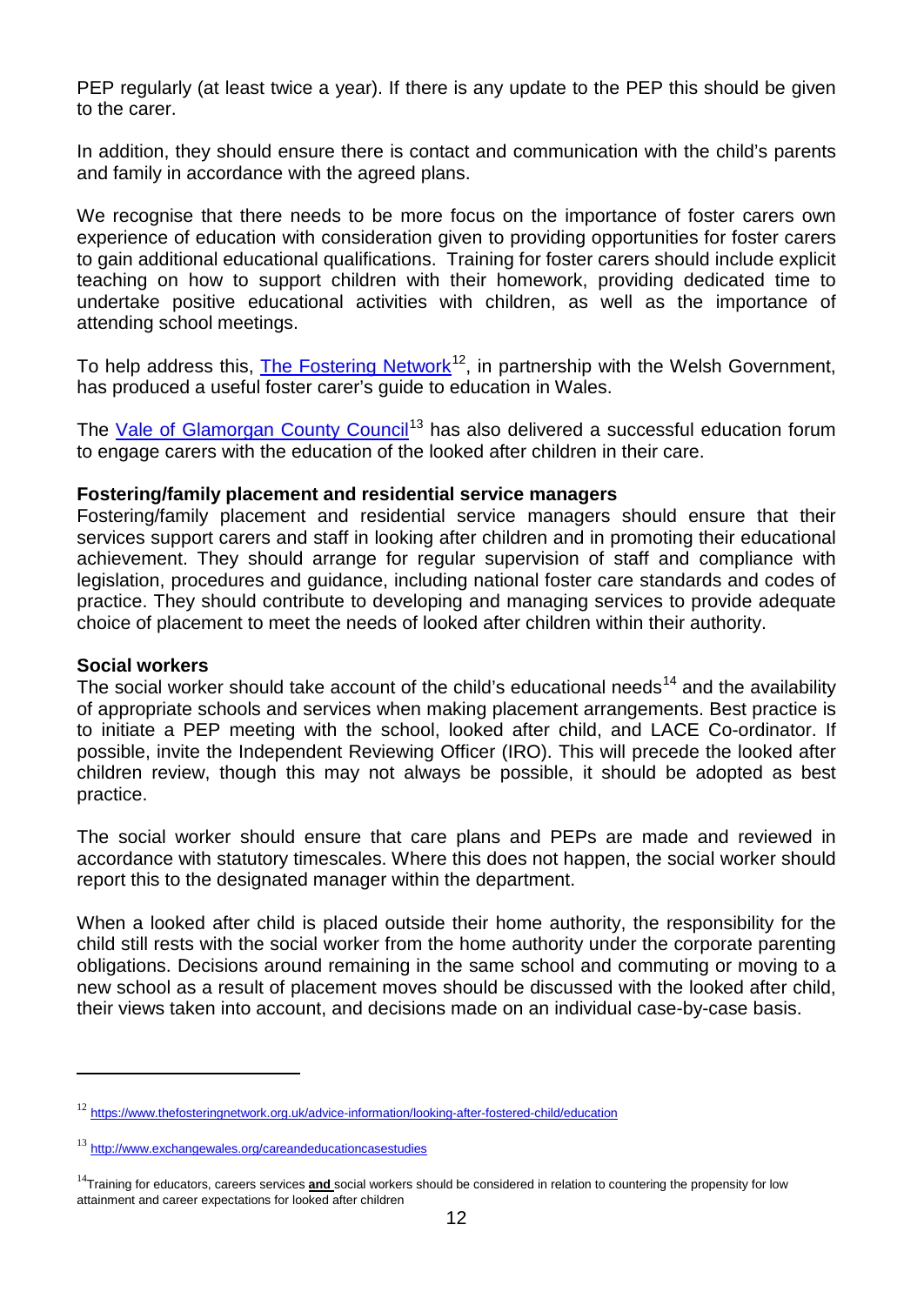Education for looked after children should always be prioritised and the arrangements for moving schools should be expedited.

#### **Independent Reviewing Officer (IRO)**

If a local authority is looking after a child, it must appoint an IRO to oversee that child's case. IROs should chair the review meetings of all children who are looked after - except in cases where it has been agreed that the child or young person can chair the proceedings. The IRO's job is to listen to the child and to check the local authority is looking after the child well.

IROs should bring a degree of objectivity and oversight to the care and support planning process and ensure that the local authority has a consistent approach towards the care of children for whom it is corporately responsible.

The IRO should seek to prevent any 'drift' in the planning of the care for looked after children and ensure that the local authority's efforts in reviewing children's cases are focussed on meeting the needs of each child. The IRO should ensure that care and support plans are timely, effective and sensitive to the individual needs of the children who are looked after.

The IRO along with social workers, the designated person and others should take every possible step to minimise disruption to an education placement as a result of entry into or exit from care or a change in care placement.

The independent nature of the IRO should facilitate the opportunity for monitoring the activities of the local authority as a corporate parent, assess the quality of services and challenge activities where necessary. The IRO should therefore be sent a copy of the PEP and any amended versions of it so they can fulfil this role.

#### **Independent visitor**

Independent visitors are appointed by a local authority for a looked after child where it appears to them to be in the child's best interests. The role of the independent visitor is to visit, befriend and advise a child on any issues of concern.

#### **Personal advisers**

A young person may cease to be looked after and become a care leaver before they reach the age of 18. Upon achieving care leaver status, the local authority is no longer required to provide them with a social worker but instead must appoint a personal adviser to support them. The personal adviser will act as the focal point to ensure the care leaver is provided with the right kind of personal support.

The personal adviser will be the key professional responsible for co-ordinating the care leaver's support and is a key participant in preparing the young person's pathway plan. The plan will set out the actions necessary to support the young person making a successful transition to adulthood and greater independence and will be based on their existing care and support plan. It must address education, training and employment and the PEP should continue to be maintained while the young person continues to receive full or part-time education.

The personal adviser will ensure that the pathway plan is reviewed at the correct intervals, ensure the plan is implemented and keep themselves informed about care leavers' progress and wellbeing.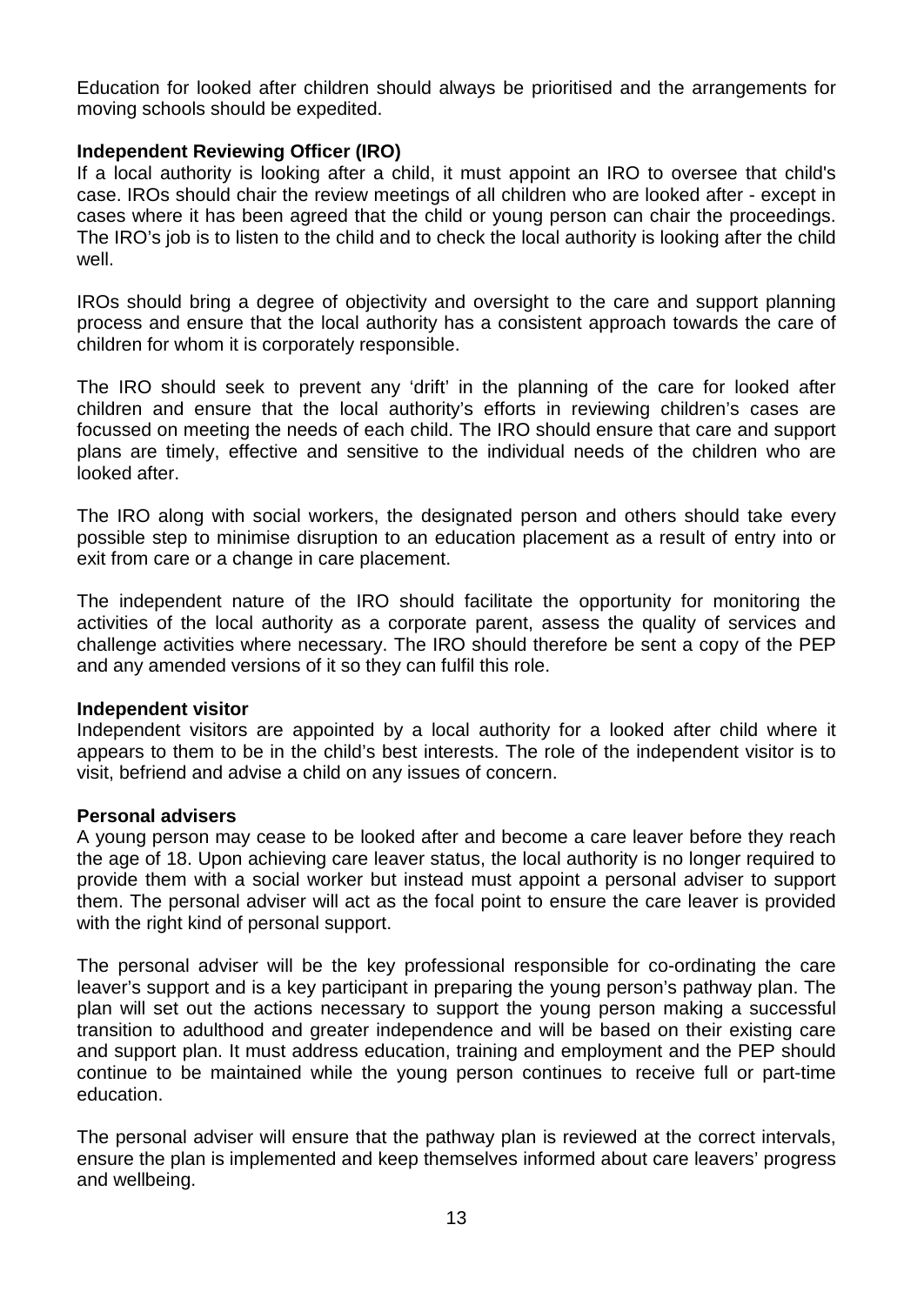#### **Advocate**

All looked after children have a statutory entitlement to an advocate who will help support them in participating in the care and support plan, including the PEP. The advocate may be an independent professional advocate or may be a lay advocate chosen by the child. A lay advocate may be for example a relative, teacher or carer. Irrespective of whether the advocate is an independent professional or a lay advocate they will seek to ensure the views and wishes of the child are fully reflected in the decision making process around their plan and the advocate should be actively involved in the development and reviews of the PEP. It would be good practice to invite the advocate to any PEP meetings

#### **Elected members**

Elected members have an important role to play in overseeing the services provided for looked after children and young people to make sure that the services are improving their outcomes. Corporate parenting places a collective responsibility on local authorities to achieve good parenting for all children in their care by:

- making sure all councillors within every local authority understand their corporate parenting responsibilities and are committed to fulfilling them
- ensuring the corporate strategy gives a high priority to the local authority's role as corporate parent
- ensuring that the local authority works closely with key partners. The children and young person's plan should set out how agencies will work together to support looked-after children
- making sure looked after children and young people have the opportunity to discuss and give feedback on the quality services they receive
- providing the support a good parent would give on housing, education, training and employment
- receiving regular management information reports on looked-after children.
- fulfilling the role summarised in 'If this were my child .... A councillor's quide to being a good corporate parent to children in care and care leavers<sup>[15](#page-15-0)</sup>

#### **Post-16 education providers; supporting an effective transition to post-16 education or training**

Successful transition to post-16 education and training takes careful planning and involves a number of partners, especially for looked after children. They may not have access to the same social capital as their peers and may therefore need extra support and encouragement.

To help looked after children make a successful transition schools, colleges, local authorities, other post-16 providers and interested parties should create gateways to learning beyond 16.

<u>.</u>

<span id="page-15-0"></span><sup>&</sup>lt;sup>15</sup> http://gov.wales/docs/caecd/publications/090804ifthisweremychilden.pdf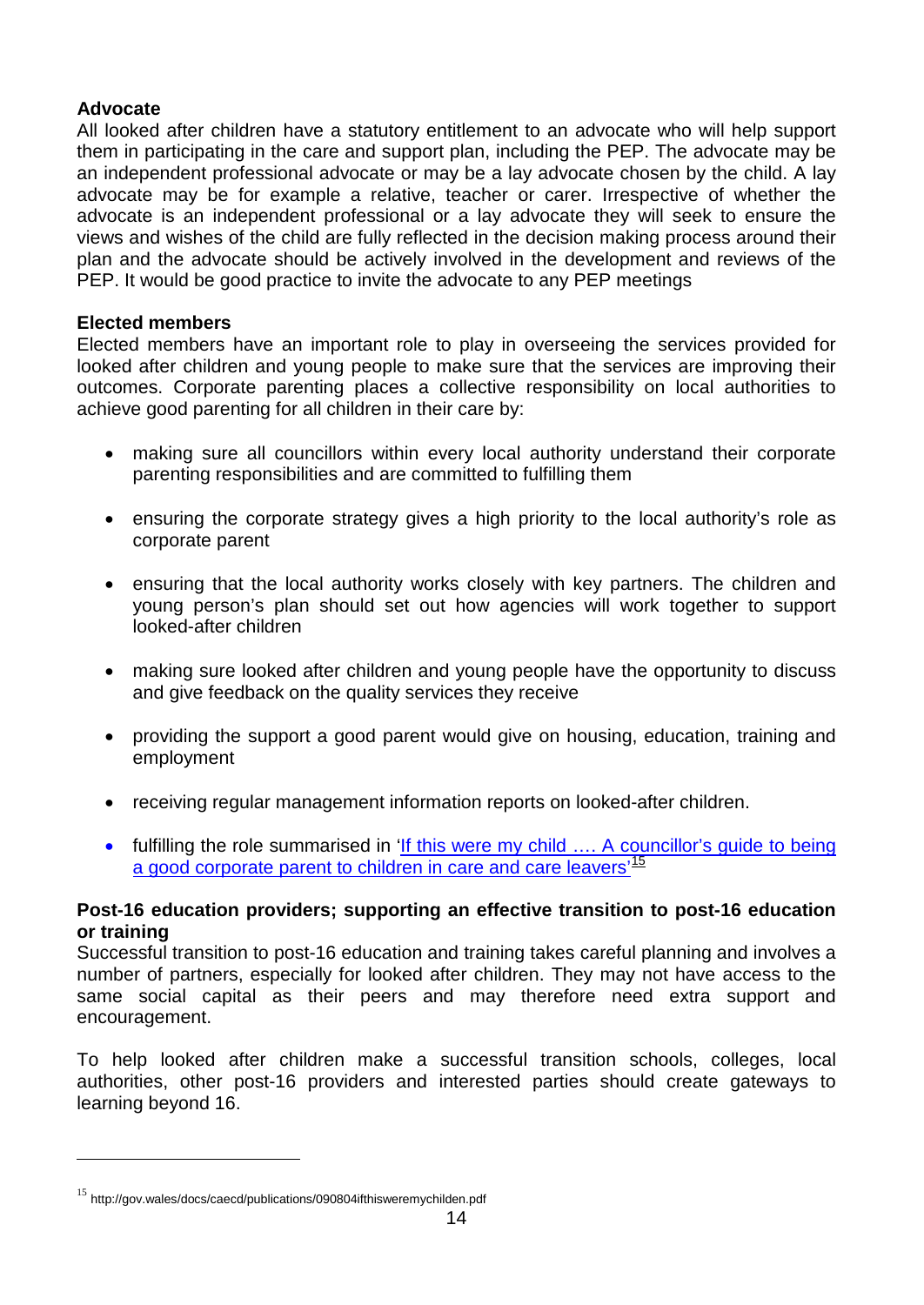# <span id="page-16-0"></span>**Pupil Development Grant (PDG): looked-after children**

The PDG is made available by the Welsh Government to overcome the additional barriers that prevent children and young people from disadvantaged backgrounds achieving their full potential. The PDG is provided to support:

- learners who are eligible for free school meals and who are educated in maintained schools
- eligible learners who are singly-registered in PRUs and EOTAS
- eligible learners in early settings where the Foundation Phase is delivered
- looked after children, and former looked after children who have been adopted from care or who are subject to a special guardian or residence orders aged 3-15.

The funding relating to the e-FSM (eligible-free school meals) and the Early Years part of the grant is given directly to schools. Funding to support looked after children and learners in PRUs is managed by the regional education consortia, working closely with local authorities – and the LACE Coordinator in particular – and schools to ensure effective use of the grant.

Foster carers and adoptive parents will often make inquires with their child's school about the grant. In these cases, the designated person should refer the inquiry to the lead coordinator in the regional education consortia who will provide advice and guidance about the grant.

# <span id="page-16-1"></span>**The PEP and the care and support plan**

The [Code of Practice for Part 6 of the Social Services and Well-being \(Wales\) Act 2014](http://gov.wales/docs/phhs/publications/160106pt6en.pdf)<sup>[16](#page-16-2)</sup> sets out local authority responsibilities under the Act for looked after and accommodated children. The Code makes clear that local authorities are required to promote educational achievement as an integral part of their duty to safeguard and promote the well-being of the children they look after.

The Code also explains that regulations set out the arrangements which the local authority **must** make for looking after a child. The making of a Part 6 care and support plan is central to these requirements and is the overarching plan for the looked after child. It brings together in one place all the key information about the child from the assessment of the child's developmental needs and from any other assessments of the child and his family. The preparation of a PEP, health plan and a placement plan should all be incorporated into and form an integral part of the overall Part 6 care and support plan for the child.

The PEP is a record of the child's education and training. It should document the agreed action to help them to fulfil their full potential, and reflect (though it does not need to duplicate) any existing education plans such as a statement of special educational needs<sup>1</sup>. The local authority should work in partnership with the child, the school (especially the

<span id="page-16-2"></span><sup>16</sup> <http://gov.wales/docs/phhs/publications/160106pt6en.pdf>

<span id="page-16-3"></span> $17$  These are to be replaced under the ALN Bill by individual development plans when the ALN Bill comes into force.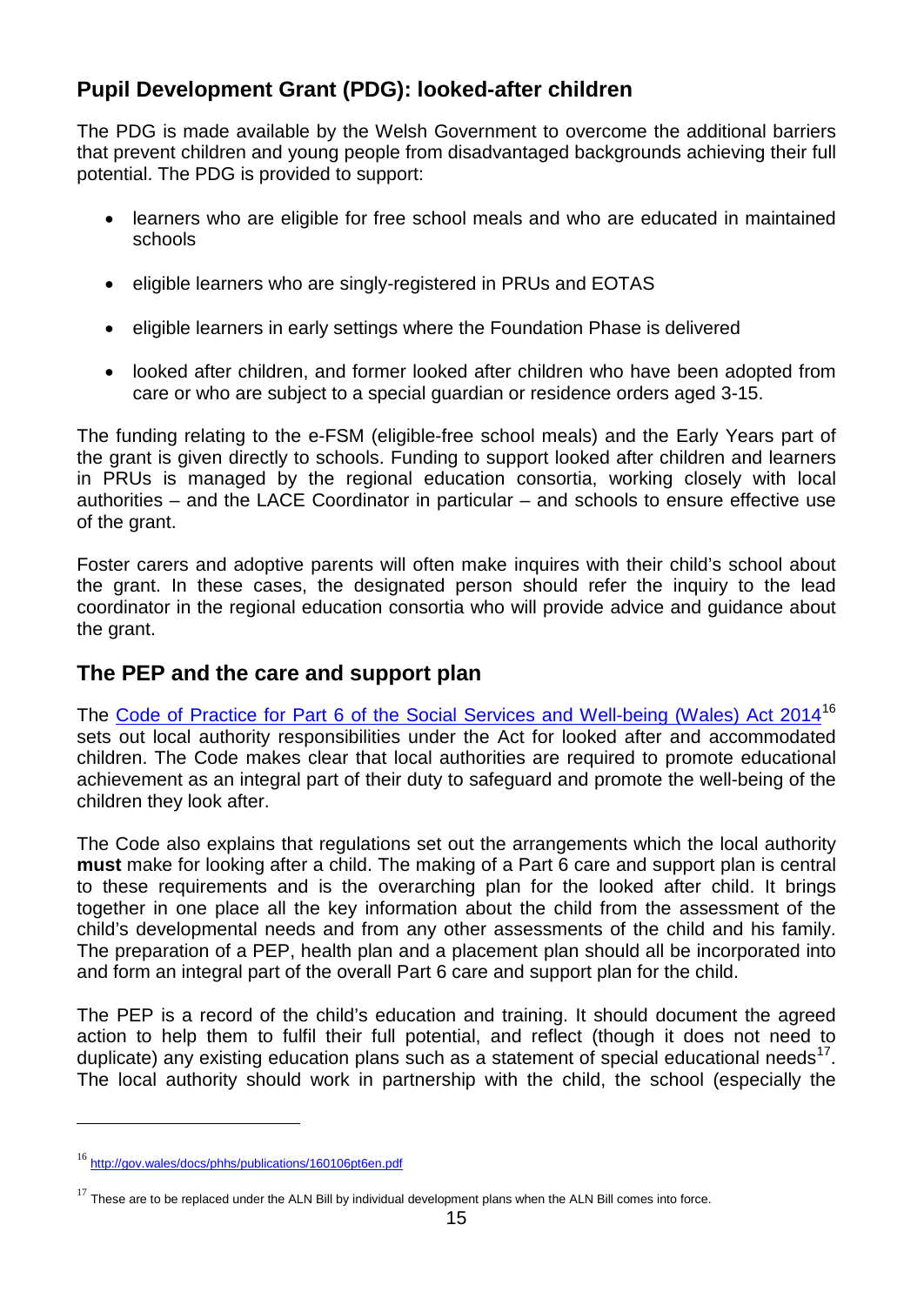designated person), carers and other professionals to develop and review the PEP, so that it reflects fully the needs of the child, remains up to date and is implemented.

Except where a child enters care in an emergency, the PEP **must** be initiated as part of the Part 6 care and support plan before the young person becomes looked after. In an emergency placement, the PEP should be initiated within ten working days. The PEP should contribute to an assessment of the child's educational needs, and a version of it **must** have been developed and be available for the first statutory review meeting of the Part 6 care and support plan (28 days after entry to care or accommodation).

The PEP should not be seen in isolation from other parts of the Part 6 care and support plan but should interrelate with other parts of the plan, particularly those relating to health, emotional and behavioural development, identity and family and social relationships.

Following feedback from young people, Cardiff Council recognised that the format of PEPs was not particularly accessible or child-friendly. The local authority refreshed their documents and produced separate PEPs, [one for primary-aged pupils](http://docs.wixstatic.com/ugd/7516f3_1125dd60fb894eab974a65040b83be39.pdf)<sup>[18](#page-17-1)</sup> and one for [secondary-aged pupils](http://docs.wixstatic.com/ugd/7516f3_670ab8c20de84d78a174b214f50ff255.pdf)<sup>19</sup>.

# <span id="page-17-0"></span>**The PEP and the Pathway Plan**

When a looked after child is about to turn 16, the local authority **must** prepare a Pathway Plan to assist that young person with the transition to adulthood and leaving care. The Pathway Plan will build upon the child's existing Part 6 care and support plan, which will be subsumed within the Pathway Plan.

The Pathway Plan will capture the actions which will be necessary from the local authority, the young person's carer, young person, parent and other identified parties to assist the young person to make a successful transition from care. The Pathway Plan will continue once the young person turns 18. The pathway assessment and planning process should also determine and record what information, advice and assistance should be provided for the young person as they prepare for, and once they have left, care.

One aspect the Pathway Plan must address is education, training and employment. The PEP should be maintained while the young person continues to receive full or part-time education. Information within the PEP will feed directly into the pathway plan and it should be developed further as part of the pathway planning process when the young person turns 16. Pathways Plans must also have an explicit focus on career planning, taking into account the young person's aspirations, skills, and educational potential.

The young person **must** also be provided with access to high quality information, advice and assistance, to help them plan any move to continuing education, training or employment. How this will be met should be included in the Pathway Plan. This career planning support should help young people recognise the relevance of their studies to their future career and life chances, and should encourage them to reflect regularly on their skills, strengths and aspirations.

<span id="page-17-1"></span>[http://docs.wixstatic.com/ugd/7516f3\\_1125dd60fb894eab974a65040b83be39.pdf](http://docs.wixstatic.com/ugd/7516f3_1125dd60fb894eab974a65040b83be39.pdf)

<span id="page-17-2"></span><sup>19</sup> [http://docs.wixstatic.com/ugd/7516f3\\_670ab8c20de84d78a174b214f50ff255.pdf](http://docs.wixstatic.com/ugd/7516f3_670ab8c20de84d78a174b214f50ff255.pdf)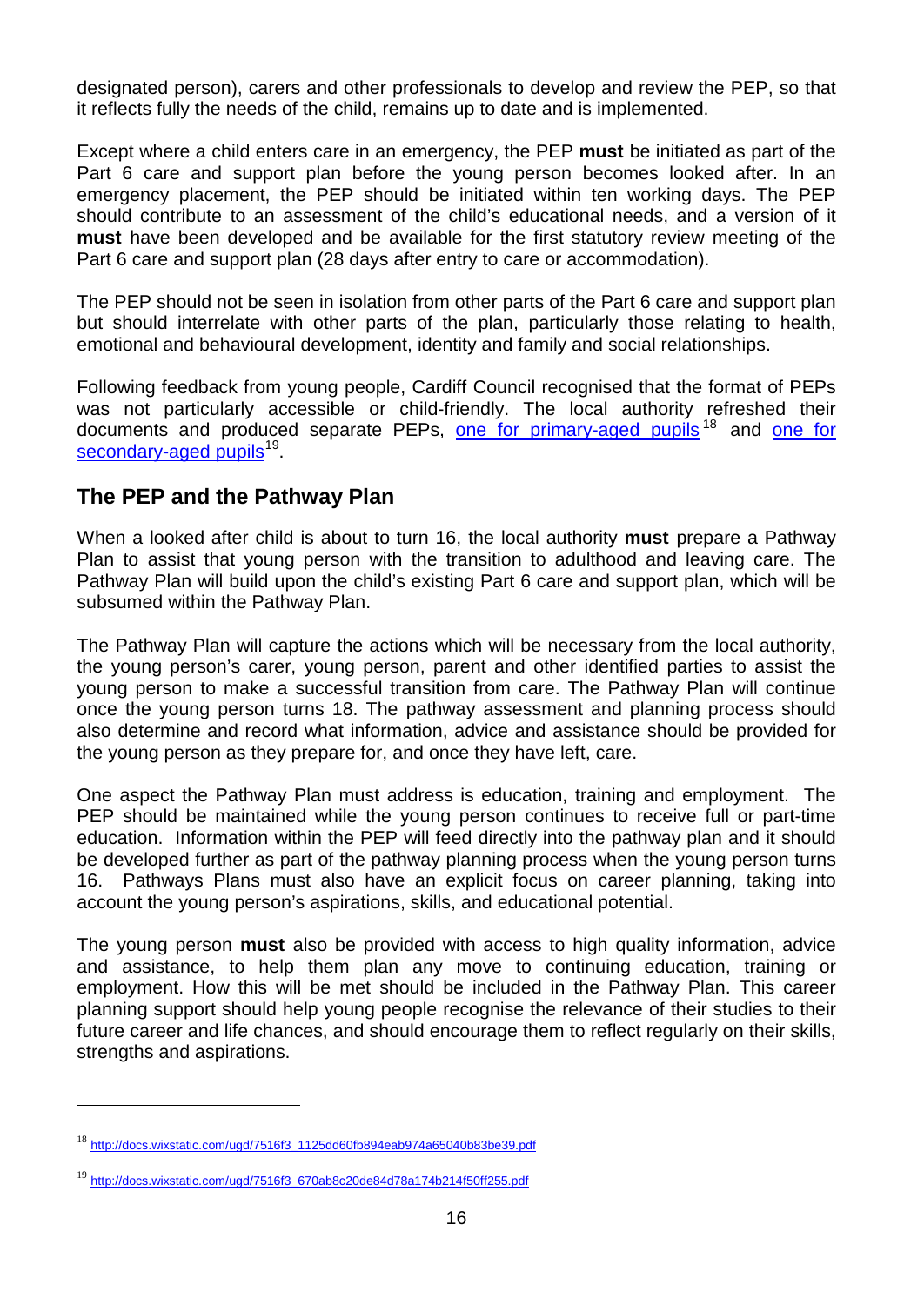The PEP should continue to be reviewed and updated as part of the pathway process for which regulations specify minimum review periods.

# <span id="page-18-0"></span>**Transition for pre-school looked-after children into compulsory education**

All children entering school face a setting that is vastly different from their previous experiences in terms of the curriculum, the setting and the people. In the case of looked after children this change in their lives can often create challenges for practitioners who are responsible for settling a child into a school. Neath Port Talbot County Borough Council has developed a [case study](http://www.exchangewales.org/careandeducationcasestudies)<sup>[20](#page-18-4)</sup> which explains how the authority manages transitions in the early years.

# <span id="page-18-1"></span>**Designated person's role in preparing transition primary – secondary education**

As we know from research undertaken in [Scotland](https://www.celcis.org/files/7314/6367/6206/Imp_transitions_to_secondary_school_FINAL.pdf)<sup>[21](#page-18-5)</sup>, any transition and indeed any significant change can be difficult for children especially those with unmet attachment needs. The transition may trigger feelings of high anxiety and fear. When managed well a positive experience of change provides a valuable opportunity for learning.

# <span id="page-18-2"></span>**Neath Port Talbot Looked-After Children Education Service (LACES) transition intervention**

The [Neath Port Talbot LACES Transition pack](http://docs.wixstatic.com/ugd/7516f3_43dd824019384d7689ba7c0ff6e788ec.pdf)<sup>[22](#page-18-6)</sup> was put together to help support year 6 pupils and their move-on to secondary school. The pack is adaptable and can be used when children begin school, move year group or change school. Schools are able to identify 'care experienced' pupils who they believe would benefit from this more sensitive form of transition support.

The [LACES 'transition intervention'](http://www.exchangewales.org/careandeducationcasestudies)<sup>[23](#page-18-7)</sup> is normally delivered during weekly sessions over a six week period. The aim is to prepare all pupils to make the transition as confidently and smoothly as possible. The LACES member of staff maintains contact with each pupil throughout years 6 and 7 to ensure they know and feel that they are 'held in mind'.

# <span id="page-18-3"></span>**Post-16 education**

#### **Joint Post-16 Progression Policy or Service Level Agreement (SLA)**

The designated person should take responsibility for ensuring all members of staff in the school are aware of the policy and understand the role they have to play in supporting the progress of looked after children, and that it is regularly reviewed and updated.

The Policy should include:

<span id="page-18-4"></span><sup>20</sup> <http://www.exchangewales.org/careandeducationcasestudies>

<span id="page-18-5"></span><sup>&</sup>lt;sup>21</sup> [https://www.celcis.org/files/7314/6367/6206/Imp\\_transitions\\_to\\_secondary\\_school\\_FINAL.pdf](https://www.celcis.org/files/7314/6367/6206/Imp_transitions_to_secondary_school_FINAL.pdf)

<span id="page-18-6"></span><sup>&</sup>lt;sup>22</sup> [http://docs.wixstatic.com/ugd/7516f3\\_43dd824019384d7689ba7c0ff6e788ec.pdf](http://docs.wixstatic.com/ugd/7516f3_43dd824019384d7689ba7c0ff6e788ec.pdf)

<span id="page-18-7"></span><sup>23</sup> <http://www.exchangewales.org/careandeducationcasestudies>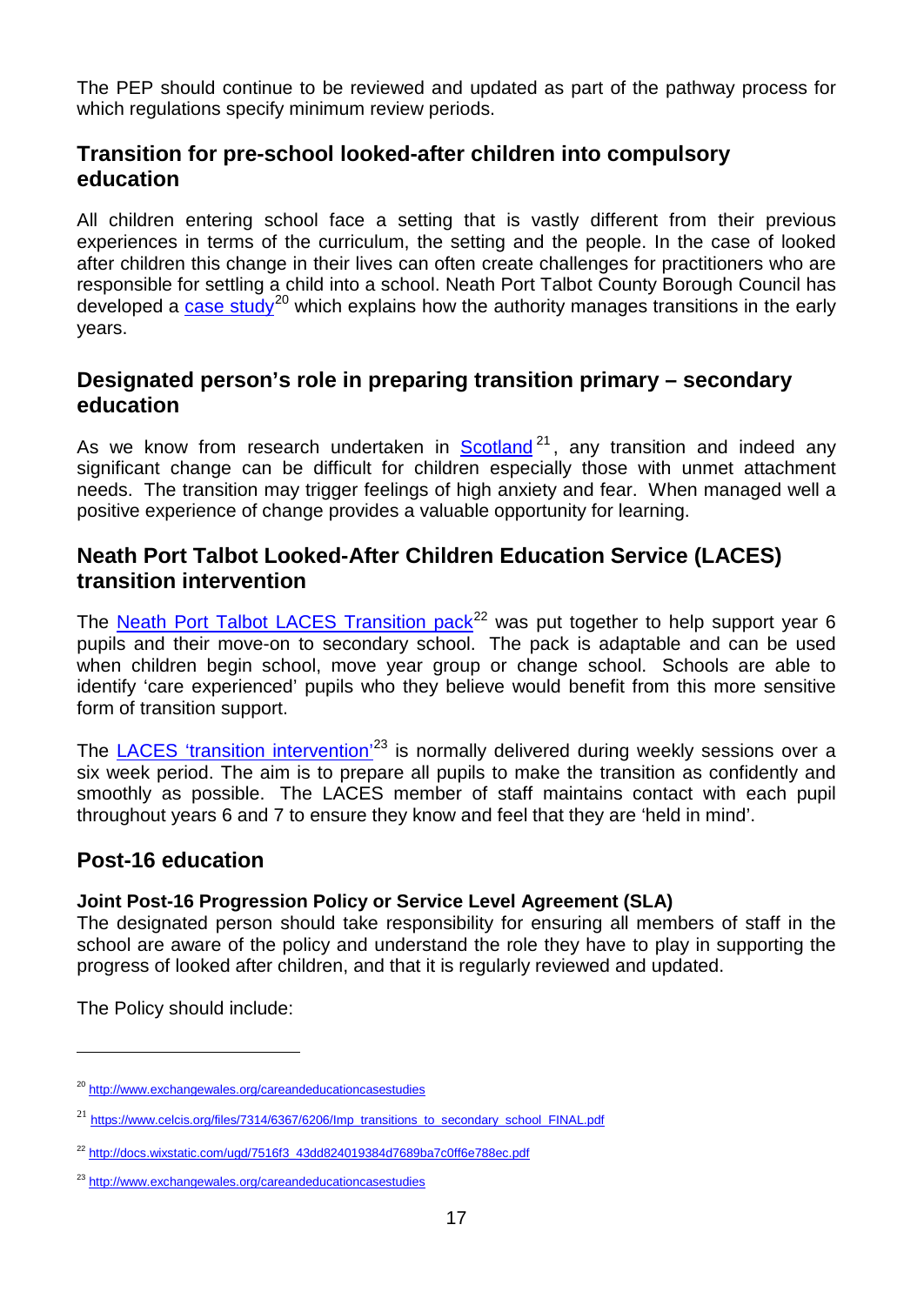- the process for collecting and sharing pupil information. Information should include:
	- $o$  the PFP
	- o strategies for dealing with young person's social, emotional and behavioural development.
	- o strengths and weaknesses
	- o support needs
- expectations for actively working with post-16 providers
- the role of staff, parents/carers and children in the progression process
- a commitment to developing an understanding of teaching and learning approaches in post-16 settings and facilitate joint CPD opportunities for teachers, lecturers and tutors in both settings
- details on how learners will be prepared for new ways of learning in post-16 settings e.g. development of independent learning and time management skills
- a comprehensive programme of outreach activities that are offered by post-16 providers; and
- an outline of the information and support that will be available to pupils e.g. information on the Education Maintenance Allowance (EMA) and application process.

#### **Designated persons role in preparing looked-after children for transition to post-16 education, training or employment**

Planning for transitions should begin early, ideally at the end of year 9 when learners are making their GCSE choices.

The designated person should ensure that all pupils receive independent impartial advice about the full range of post-16 options available to them, including vocational and workbased learning. They should make sure pupils understand what progressions routes are open to them and the qualifications they will need.

#### **Further education and work-based learning providers**

Should be invited to the school at appropriate times during the pupil's education to speak about the courses and training they deliver, and what it is like to study in a college or undertake an apprenticeship.

Learners' career aspirations and progression routes should then be captured in their PEP and be regularly reviewed to ensure it continues to reflect the young person's aims and ambitions.

#### **Key Stages 3 and 4**

The designated person, carer(s) and social workers should help the young person identify realistic and appropriate post-16 provision.

#### **PEP meeting/post-transition meeting**

The designated person will arrange a PEP meeting/post transition meeting and invite all interested parties i.e. the young person and their carer(s), social worker, representation from the post-16 provider and personal adviser if appropriate.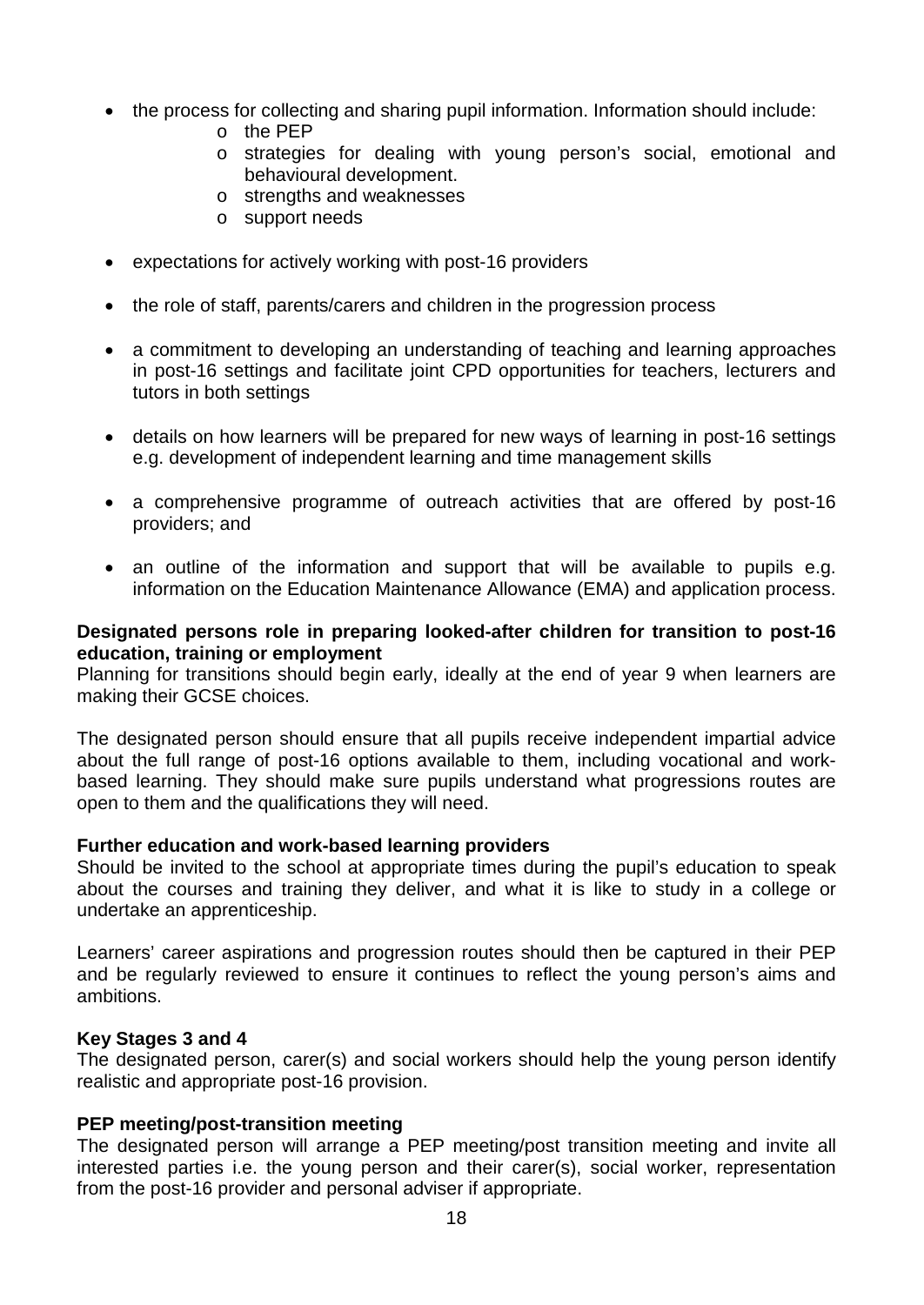This meeting gives the young person and their carer the chance to meet their key point of contact at the post-16 provider and discuss any support the learner may need to make a successful transition.

It also enables the post-16 representative to meet the young person's personal adviser and social worker, who will play a crucial role in supporting them to participate and remain in post-16 education or training.

#### **Provider visits**

The post-16 provider should invite the young person to visit them, get a feel for its geography, and meet key members of staff. The designated person should support the young person to attend open and taster days, for example, by arranging transport or attending with the young person.

#### **Offer of learning**

The designated person should make every effort to ensure that all pupils have an offer of learning before they go on exam or study leave, and track those without an offer. The offer letter from the post-16 provider should be copied to the designated person and set out what the pupil should do if they do not attain the necessary grades. If not, the designated person should make every effort to find out from the post-16 provider.

#### **Local authority leaving care team**

Around this time the young person may move out of care and into the remit of the local authority's leaving care team.

#### **Personal adviser/Pathways Plan**

Every looked after child should be assigned a personal adviser who will act as a mentor during their transition to adulthood. The personal adviser and social worker will use the PEP as a basis for drawing up a Pathways Plan that builds on the Care Plan.

The personal adviser will ensure that the plan is realistic and deliverable and arrange review meetings, taking responsibility for communicating the outcomes to other agencies and individuals as necessary, including schools and post-16 providers. It is essential that the plan captures the young person's intentions to go on to post-16 learning, to ensure they get the support and funding required.

#### **Post-16 Individual Learning Plan**

The designated person should facilitate the prompt transfer of information outlined previously to the post-16 provider, who will use the PEP and Pathways Plan as a basis for drawing up a Post-16 Individual Learning Plan (ILP) in collaboration with the learner and social services.

Once successfully transferred to post-16 education and training, the designated person should expect to receive updates on the young person's progress, and the post-16 provider should inform the designated person of their destination upon finishing the course or training. This will help inform the designated person about the progression process, whether it is working and what improvements need to be made. They should also seek feedback from looked after children and care leavers about the process.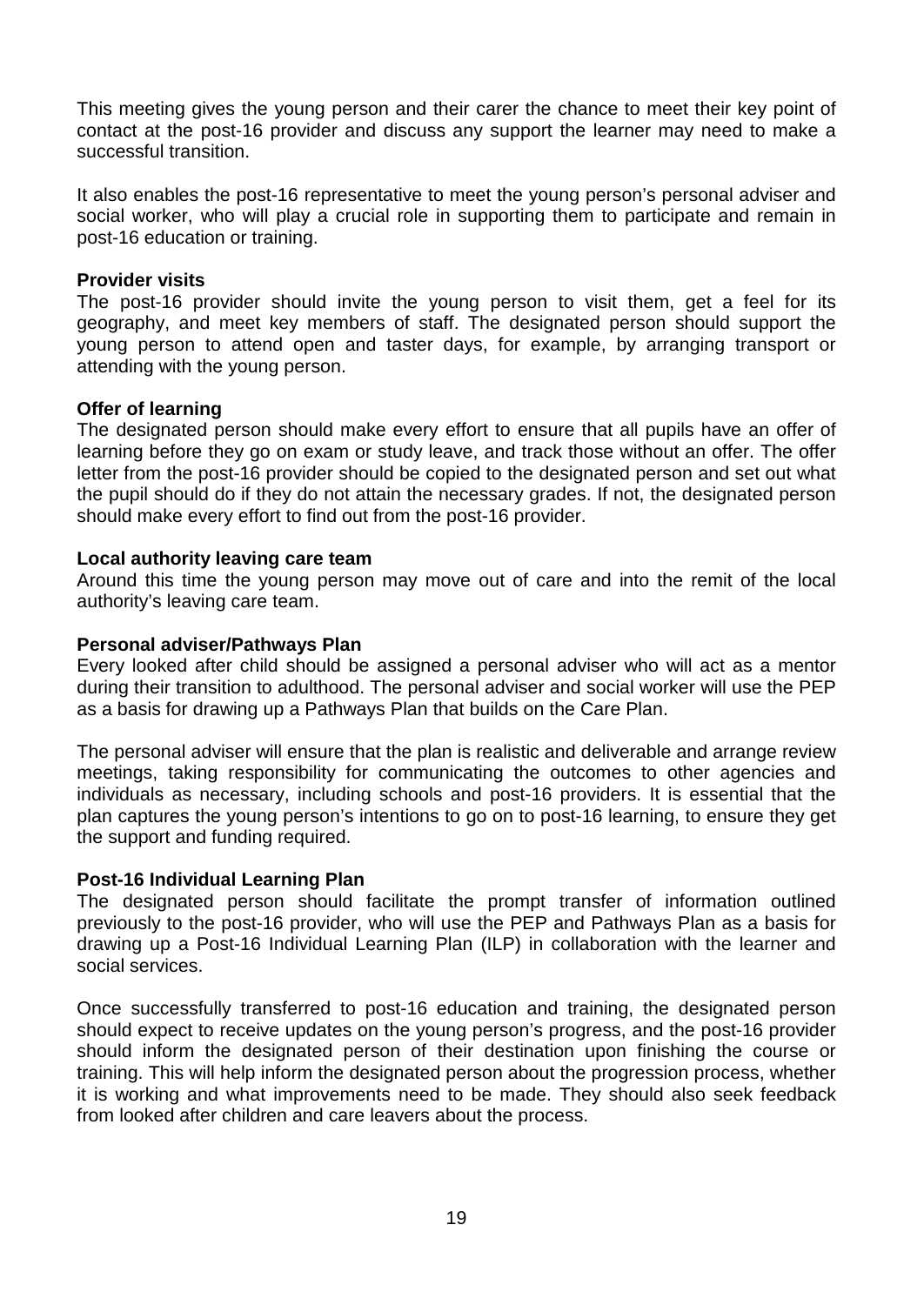# <span id="page-21-0"></span>**Links to existing guidance**

# <span id="page-21-1"></span>**[PDG to support the educational attainment of looked-after children](http://learning.gov.wales/docs/learningwales/publications/160524-lac-en.pdf)[24](#page-21-2)**

This 'frequently asked questions' guide explains how the PDG is administered and how the eligibility criteria must operate.

#### **[School admissions](http://gov.wales/topics/educationandskills/schoolshome/admissions-and-appeals-code/?lang=en)[25](#page-21-3)**

This section summarises the code of practice for the admission of children, including those who are looked after, to schools. In addition, children who are looked after and previously looked after should be ranked first in the oversubscription criteria for schools where applications for admission exceed the admission number for the school.

#### **Social Services and Well-being (Wales) Act 2014 – Part 6 [Code of Practice \(Looked](http://gov.wales/docs/phhs/publications/160106pt6en.pdf)  [after and Accommodated Children\)](http://gov.wales/docs/phhs/publications/160106pt6en.pdf) [26](#page-21-4)**

[Requires](http://gov.wales/docs/phhs/publications/160106pt6en.pdf) local authorities to have special regard to the education and training needs of a looked after child when making a placement and to ensure that the placement does not disrupt a child's education or training. In addition, regulations made under the Act impose particular requirements on local authorities when making placements for looked after children in Key Stage 4,recognising that moving children in the middle of a GCSE course may seriously damage their opportunity to gain the qualifications they need to enter further or higher education, or to gain employment.

#### **[Transfer of the child's educational records](http://gov.wales/about/foi/publications-catalogue/circular/circulars2006/1552927/?lang=en)[27](#page-21-5)**

This circular provides advice and guidance on the keeping, disposal, disclosure and transfer of a pupil's educational record.

#### **Education Psychology Service (EPS) referral**

Every local authority has an EPS, although there are variations in service delivery to meet local needs. Educational Psychologists (EPs) within this service will work with children and young people (CYP) to support their development, well-being, resilience, learning and achievement.

EPS [guidance](http://gov.wales/topics/educationandskills/schoolshome/additional-learning-special-educational-needs/transformation-programme/supporting-policy/educational-psychologists-in-wales/?lang=en) [28](#page-21-6)**-** aimed at education professionals and parents/carers, has been published and provides an overview of the responsibilities of EPs and the services they can provide.

#### **[Behaviour issues](http://learning.gov.wales/docs/learningwales/publications/140822-behaviour-management-handbook-for-primary-schools-en.pdf)**<sup>[29](#page-21-7)</sup>

-

This is a resource to enhance the practice of newly qualified primary teachers. It focuses on general behaviour management methods but does not specifically cover issues relating to special educational needs.

<span id="page-21-2"></span><sup>&</sup>lt;sup>24</sup> <http://learning.gov.wales/docs/learningwales/publications/160524-lac-en.pdf>

<span id="page-21-3"></span><sup>25</sup> http://gov.wales/topics/educationandskills/schoolshome/admissions-and-appeals-code/?lang=en

<span id="page-21-4"></span> $^{26}$  http://gov.wales/docs/phhs/publications/160106pt6en.pdf<br> $^{27}$  http://gov.wales/about/foi/publications-catalogue/circular/circulars2006/1552927/?lang=en

<span id="page-21-6"></span><span id="page-21-5"></span><sup>&</sup>lt;sup>28</sup> [http://gov.wales/topics/educationandskills/schoolshome/additional-learning-special-educational-needs/transformation](http://gov.wales/topics/educationandskills/schoolshome/additional-learning-special-educational-needs/transformation-programme/supporting-policy/educational-psychologists-in-wales/?lang=en)[programme/supporting-policy/educational-psychologists-in-wales/?lang=en](http://gov.wales/topics/educationandskills/schoolshome/additional-learning-special-educational-needs/transformation-programme/supporting-policy/educational-psychologists-in-wales/?lang=en)<br>29 http://accessional-psychologists-in-wales/?lang=en

<span id="page-21-7"></span><sup>29</sup> http://learning.gov.wales/docs/learningwales/publications/140822-behaviour-management-handbook-for-primary-schools-en.pdf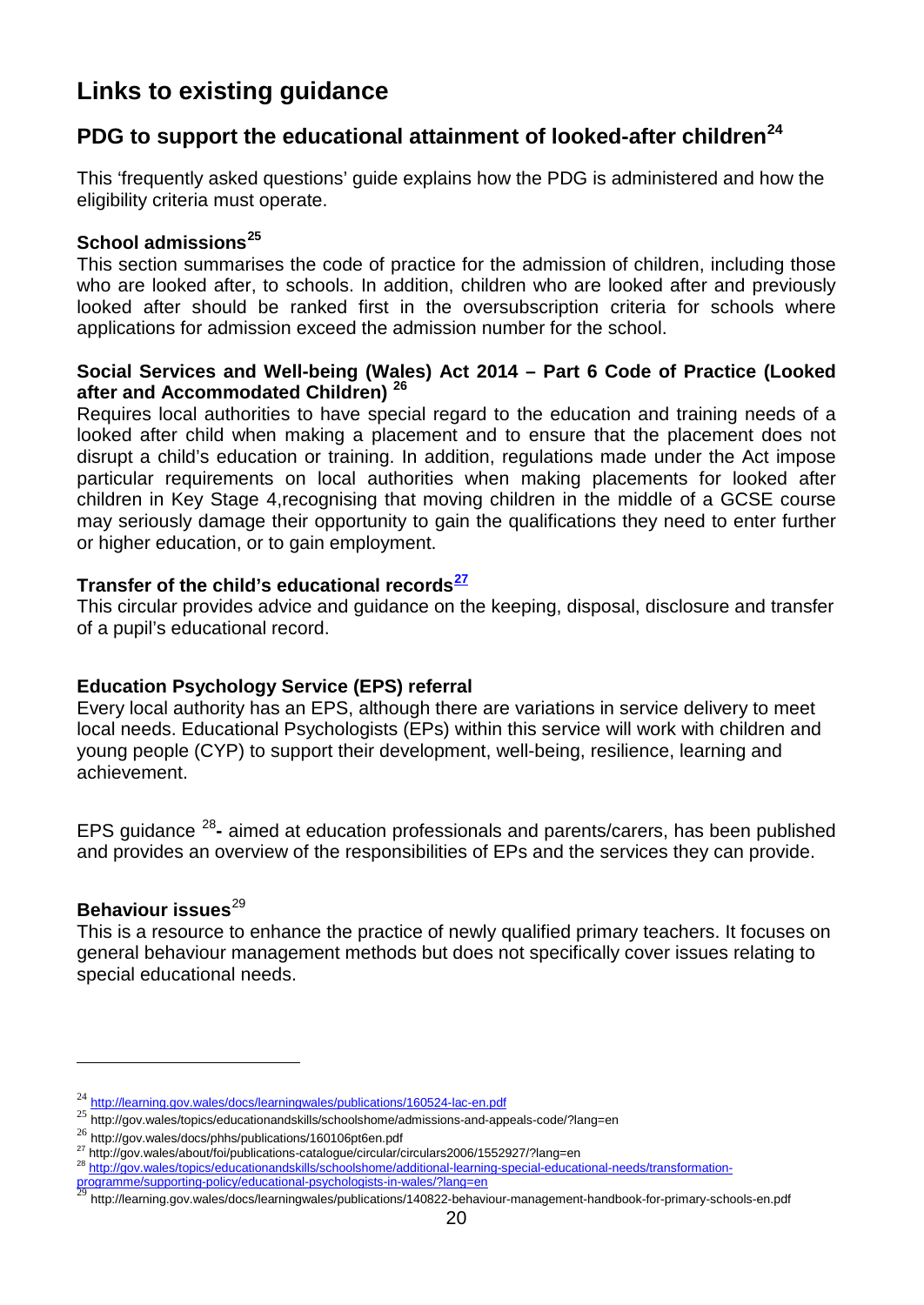## **[Exclusion](http://gov.wales/topics/educationandskills/schoolshome/pupilsupport/exclusion/?lang=en)**[30](#page-22-0)

This guidance provides advice on:

- excluding learners from schools and PRUs
- the procedures for appealing against exclusion
- how to maintain the education of excluded learners.

## **[Further education](http://learning.gov.wales/resources/browse-all/supporting-care-leavers-in-further-education/?lang=en)[31](#page-22-1)**

This guidance provides examples of good practice to help further education institutions (FEIs) meet the needs of looked after children and care leavers effectively.

FEIs have worked to build on the good practice gained from Buttle UK. Good practice materials, based on the Buttle Quality Mark principles were published in November 2015. The Learning and Work Institute has worked to embed the principles, including converting the existing materials into an interactive '<u>toolkit'<sup>[32](#page-22-2)</sup></u> for FEIs and capturing the views of stakeholders around understanding of post-16 learning.

## **[Estyn best practice report](https://www.estyn.gov.wales/sites/default/files/documents/LAC%20Remit%20report%20Eng.pdf)**<sup>[33](#page-22-3)</sup>

This report focuses on the good practice that exists in schools, local authorities and the regional consortia. The report includes case studies of best practice. It is intended for the Welsh Government, governors, headteachers, senior leaders and staff in schools, local authorities and the regional consortia.

#### **[CASCADE research](http://sites.cardiff.ac.uk/cascade/looked-after-children-and-education/)[34](#page-22-4)**

In January 2015, the Welsh Government commissioned a study on looked after children and young people and education. CASCADE completed the research: *Understanding the educational experiences and opinions, attainment, achievement and aspirations of looked after children in Wales* over a six-month period.

#### **Listening to the views of care experienced by young people**

Positive engagement is key. Looked after children are telling us clearly they do not want to be labelled; they do not want to be treated differently, they want to be part of the decision making that affects the rest of our lives. This **[video](https://vimeo.com/214645169/e69c78e447)[35](#page-22-5)** for schools by CASCADE provides a very clear insight into the views and opinions of some looked after children. The message is loud and clear. As adults we need to start hearing and acting on those messages.

Looked after children and young people have high ambitions and aspirations and we fail them by expecting them to achieve anything less than their full potential. The aspirations and ambitions of significant adults in the lives of children who are looked after should at least mirror those of the child. Strong and appropriate support – aligned with an unswerving sense of belief - is essential if we are to progress.

<span id="page-22-1"></span><span id="page-22-0"></span><sup>&</sup>lt;sup>30</sup> http://gov.wales/topics/educationandskills/schoolshome/pupilsupport/exclusion/?lang=en<br>
<sup>31</sup> http://learning.gov.wales/resources/browse-all/supporting-care-leavers-in-further-education/?lang=en<br>
<sup>32</sup> http://www.excha

<span id="page-22-2"></span>

<span id="page-22-3"></span><sup>33</sup> https://www.estyn.gov.wales/sites/default/files/documents/LAC%20Remit%20report%20Eng.pdf

<span id="page-22-4"></span> $34$  http://sites.cardiff.ac.uk/cascade/looked-after-children-and-education/

<span id="page-22-5"></span><sup>35</sup> https://vimeo.com/214645169/e69c78e447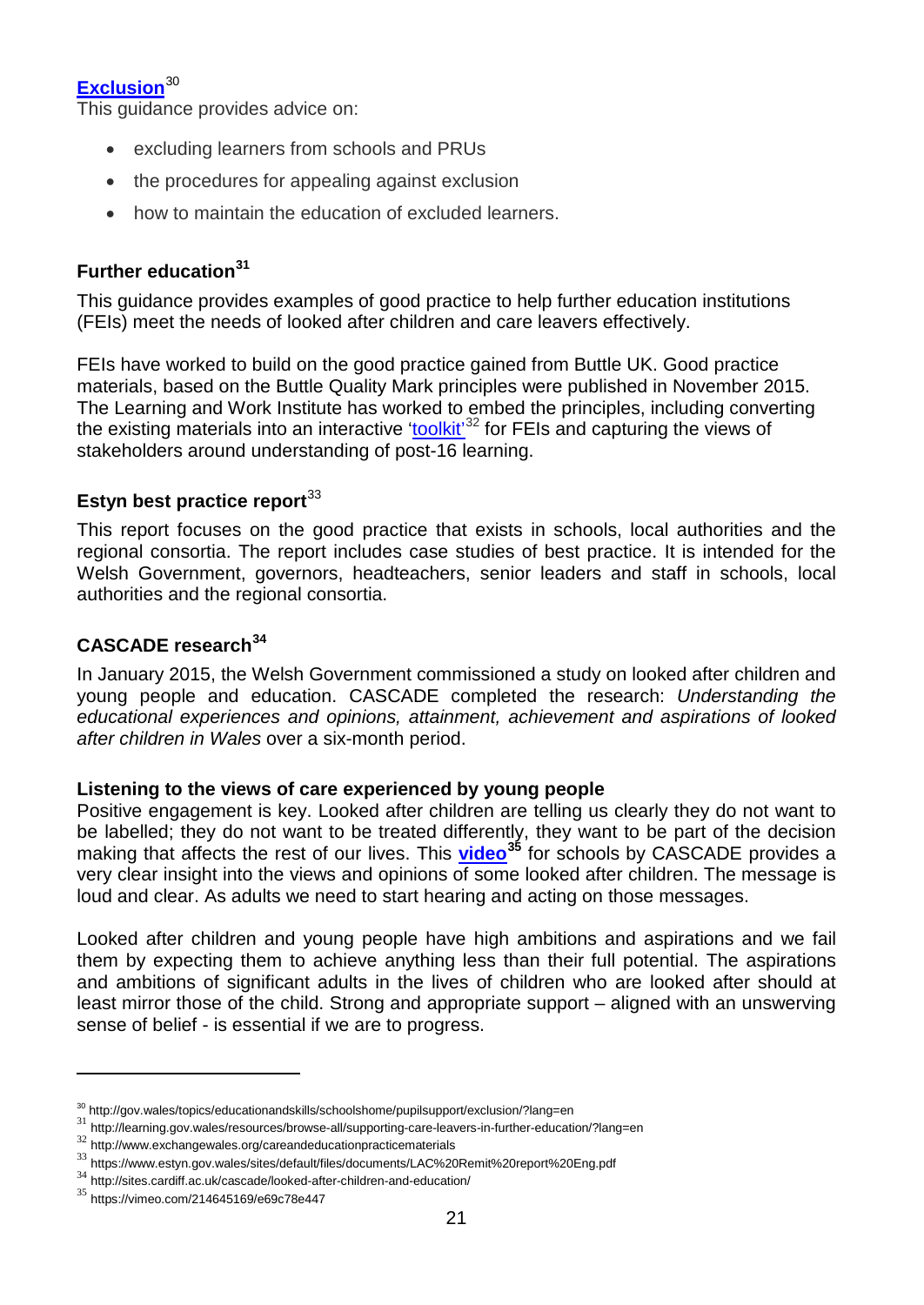Looked after children need opportunities to meet with others who have experienced time in care and these should be held regularly. Provision in this area is currently available from The Fostering Network and [Voices From Care](http://www.vfcc.org.uk/)<sup>[36](#page-23-2)</sup> and these should be considered as best practice models to develop further support for looked after children. The designated person for looked after children in school should signpost learners to these providers.

# <span id="page-23-0"></span>**Other tips for the designated person**

When introducing intervention programmes for looked after children they should have comprehensive plans for negotiating their end-point to minimise distress.

Universal programmes that are open to all children and young people rather than restricted to looked after children and young people should be considered as they may be less stigmatising and more beneficial for a wider demographic.

# <span id="page-23-1"></span>**Good practice case studies**

Local authorities, consortia and schools are encouraged to produce good practice case studies to share with practitioners and carers via the online community of practice: *ExChange – Care & Education.*

The following case studies are available:

#### **[Torfaen County Borough Council](http://www.exchangewales.org/careandeducationcasestudies)[37](#page-23-3)**

[Torfaen County Borough Council](http://www.exchangewales.org/careandeducationcasestudies) has set out its policy whereby each school has a nominated school governor for looked after children who will report to the Governing body. Caveat - there is no statutory requirement for such a specific role as a nominated school governor; however some schools and local authorities may choose to assign one.

#### **[Education through Regional Working \(ERW\)](http://www.exchangewales.org/careandeducationcasestudies)[38](#page-23-4)**

Education through Regional Working has produced a guide on the role of LAC Link Governor. Caveat - there is no statutory requirement for Governing Bodies to have a link governor for looked after children, but many local authorities recommend that they do.

ERW has also produced a [template](http://www.exchangewales.org/careandeducationcasestudies)<sup>[39](#page-23-5)</sup> for Headteachers to use to provide a termly update for governors.

#### **[Neath Port Talbot County Borough Council](http://www.exchangewales.org/careandeducationcasestudies)[40](#page-23-6)**

[Neath Port Talbot County Borough Council](http://www.exchangewales.org/careandeducationcasestudies) has developed a model school policy for the education of pupils looked after (draft exemplar).

<span id="page-23-2"></span><sup>36</sup> http://www.vfcc.org.uk/

<span id="page-23-3"></span> $37$  http://www.exchangewales.org/careandeducationcasestudies<br> $38$  http://www.exchangewales.org/careandeducationcasestudies

<span id="page-23-6"></span><span id="page-23-5"></span><span id="page-23-4"></span><sup>38</sup> http://www.exchangewales.org/careandeducationcasestudies <sup>39</sup> http://www.exchangewales.org/careandeducationcasestudies <sup>40</sup> http://www.exchangewales.org/careandeducationcasestudies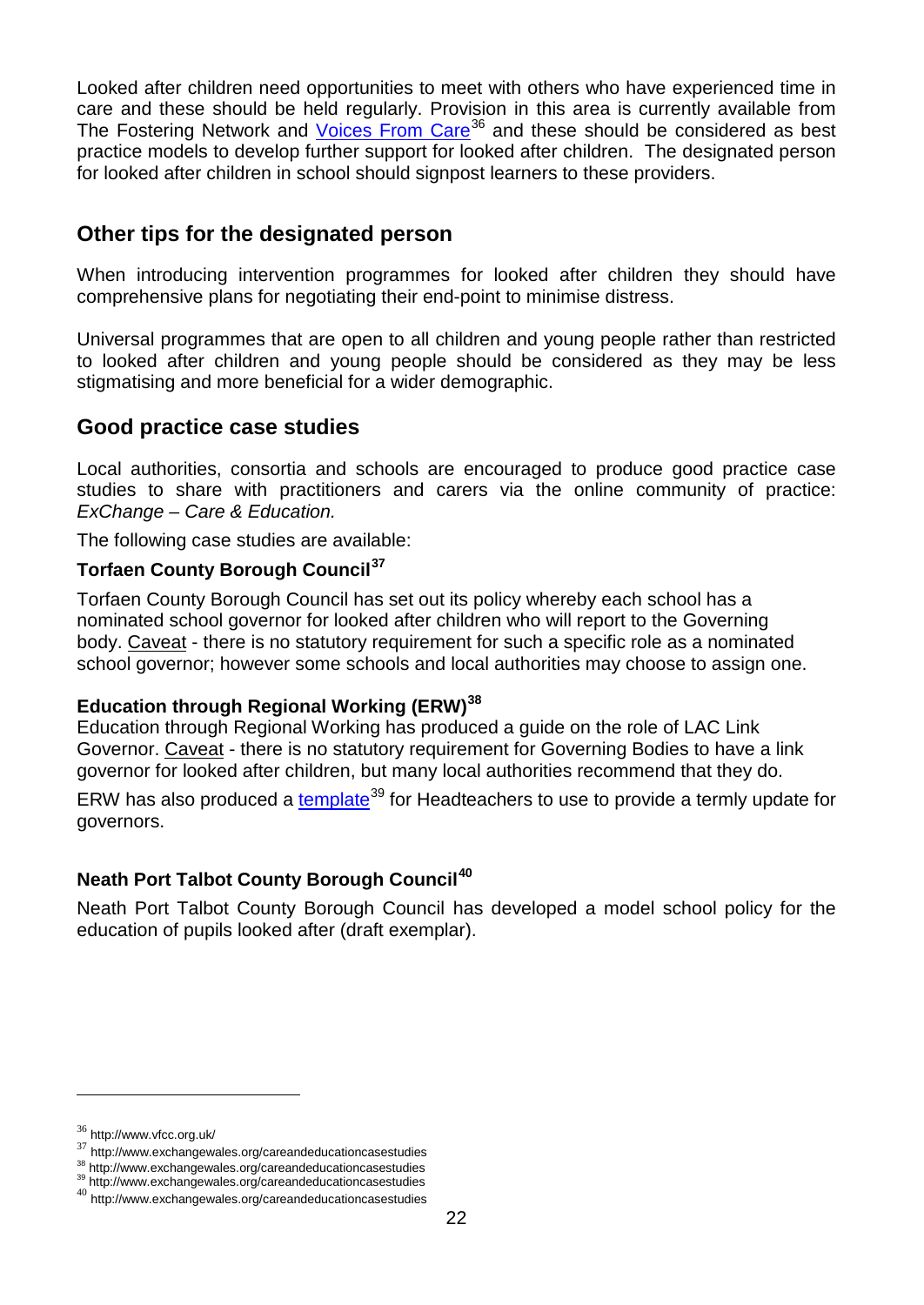#### **[Rumney Primary School,](http://www.exchangewales.org/careandeducationcasestudies) Cardiff[41](#page-24-2)**

[Rumney Primary School, Cardiff](http://www.exchangewales.org/careandeducationcasestudies) has produced a case study on the role of the designated person for looked after children.The school has also produced a case study on using therapies to support the social and emotional needs of looked after children.

#### **[Coleg Gwent](http://www.exchangewales.org/careandeducationcasestudies)[42](#page-24-3)**

[Coleg Gwent](http://www.exchangewales.org/careandeducationcasestudies) has developed a strategy for supporting vulnerable learners in further education by the introduction of an information sharing protocol with the leaving care teams in local authorities.

### <span id="page-24-0"></span>**Training available**

Training for the designated person must be undertaken and it is generally provided or arranged by the LACE coordinator in each local authority. Refer to the section about the role of the LACE coordinator.

[The Education Achievement Service \(EAS\)](http://www.exchangewales.org/careandeducationcasestudies)<sup>[43](#page-24-4)</sup> consortia has delivered training for designated person(s) in the south east region of Wales and a useful selection of training materials have been developed.

# <span id="page-24-1"></span>**Developing good practice: checklist of questions**

**Estyn** produced checklists for completion by [schools](http://www.exchangewales.org/careandeducationcasestudies)<sup>[44](#page-24-5)</sup> and [local authorities](http://www.exchangewales.org/careandeducationcasestudies)<sup>[45](#page-24-6)</sup> to inform their publication: *Raising the attainment, achievement and aspiration of children who are looked after – a best practice report*. These useful resources were designed for schools and local authorities to conduct a self-assessment to check how well they are supporting looked after children and to identify any areas for further improvement.

<span id="page-24-2"></span> $^{41}$ http://www.exchangewales.org/careandeducationcasestudies

<span id="page-24-3"></span><sup>42</sup> http://www.exchangewales.org/careandeducationcasestudies

<span id="page-24-4"></span> $^{43}$ http://www.exchangewales.org/careandeducationcasestudies  $^{44}$ http://www.exchangewales.org/careandeducationcasestudies  $^{45}$ http://www.exchangewales.org/careandeducationcasestudies

<span id="page-24-6"></span><span id="page-24-5"></span>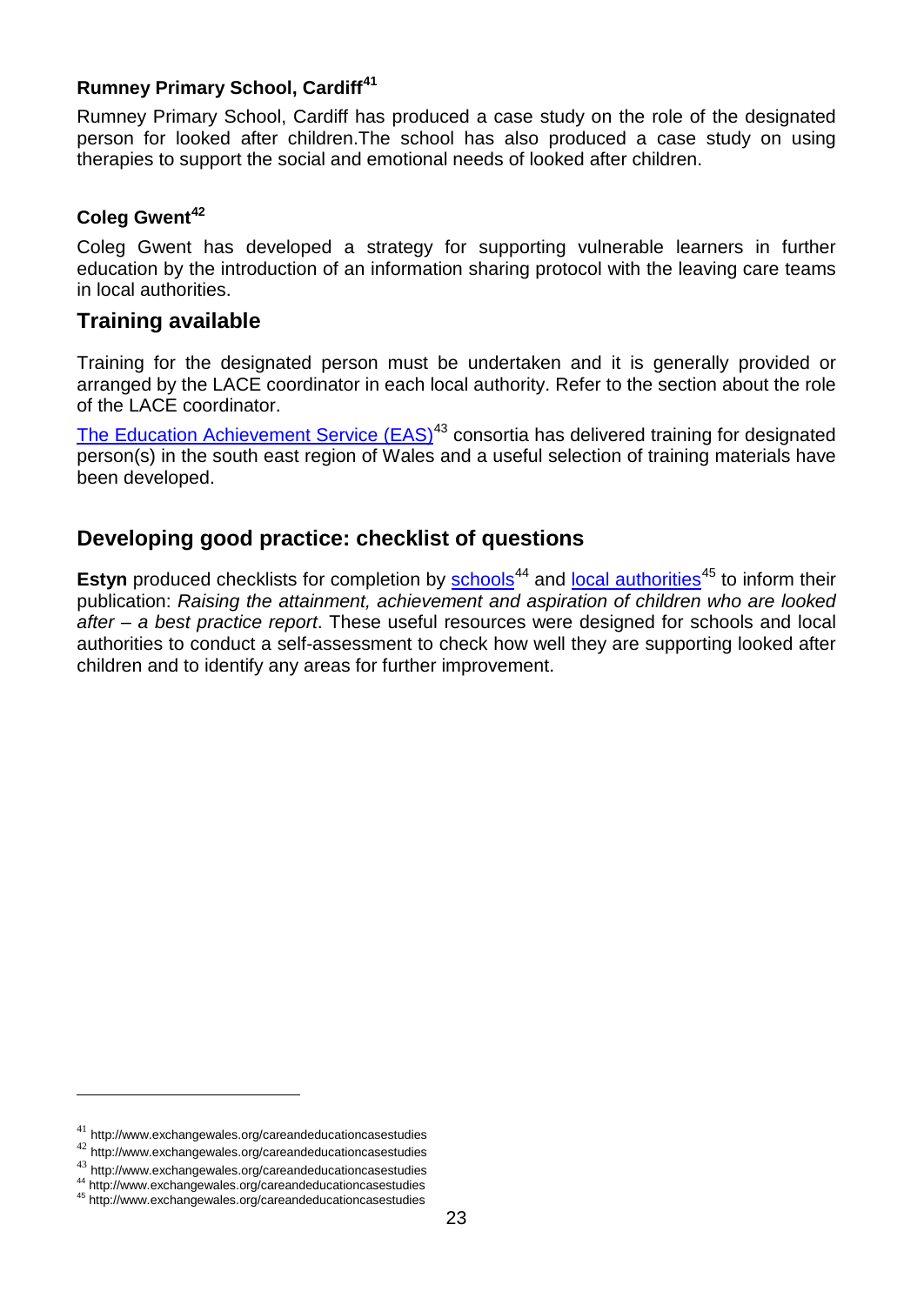# <span id="page-25-0"></span>**Useful contacts**

We are continuing to work with our key partners to drive up improvements in the educational attainment of children who are looked after. To find out more about the work of our partners please visit the following websites.

Estyn: The office of Her Majesty's Inspectorate for Education and Training [www.estyn.gov.wales/language](http://www.estyn.gov.wales/language)

The Fostering Network [www.thefosteringnetwork.org.uk](http://www.thefosteringnetwork.org.uk/)

Voices From Care <http://voicesfromcarecymru.org.uk/>

CASCADE – Cardiff University <http://sites.cardiff.ac.uk/cascade/>

Education through Regional Working (ERW) [www.erw.wales](http://www.erw.wales/)

Central South Consortium Joint Education Service (CSCJES) [www.cscjes.org.uk](http://www.cscjes.org.uk/)

Education Achievement Service (EAS) [www.sewales.org.uk](http://www.sewales.org.uk/)

GWE – North Wales Consortium [www.gwegogledd.cymru/cy](http://www.gwegogledd.cymru/cy)

Contact details for LACE coordinators and LAC PDG lead coordinators <http://www.exchangewales.org/careandeducationkeycontacts>